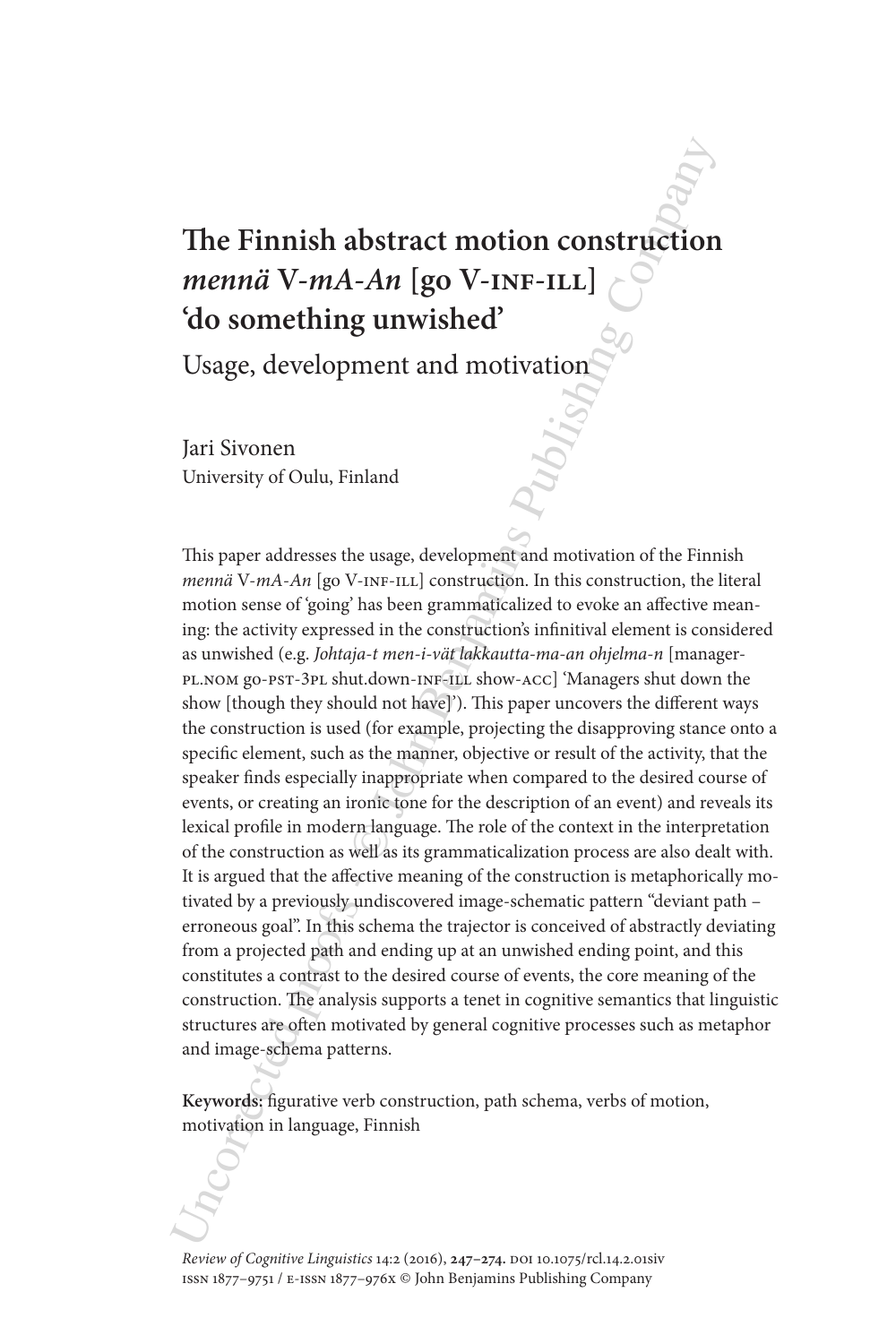# **1. Introduction**

troduction<br>
apper discusses the usage, development and motivation of<br>
construction in a non-Indo-European language, Finnish. The construction<br>
in the MA infinitive illative case ('into'). The construction can be construct This paper discusses the usage, development and motivation of one idiomatic verb construction in a non-Indo-European language, Finnish. The construction under scrutiny consists of the motion verb *mennä* 'go' and its infinitival complement in the MA infinitive illative case ('into'). The construction can be concisely characterized as *mennä* V-*mAAn*, where the V-*mAAn* stands for a verb in the illative case of the MA infinitive. Thus, the construction is partly schematic as, apart from some modal verbs (e.g. \**mennä täyty*-*mä*-*än* [go must-inf-ill]), it can take any odd verb to the infinitive slot. Stefanowitsch (2013, p. 228) observes that some constructions can impose a motion interpretation even onto verbs whose lexical semantics does not include motion sense. In the figurative expression discussed in this paper the construction works the other way around: the motion sense of the verb *mennä* 'go' is undermined and the construction highlights the speaker's negative stance towards the activity described in the construction's infinitival element (the infinitive verb plus its possible nominal elements, e.g. object, adverbial complement). Consider example  $(1).<sup>1</sup>$ 

(1) *Ensi vuode-ksi hallitus on men-nyt lupaa-ma-an* next year-tra government.nom be.3sg go-ptcp.nom promise-INF-ILL *jopa veronkevennyks-i-ä…* (hs1995ta\_te 718872) even tax cut-pl-ptv 'For next **year**, the government has promised even tax cuts [though it should

not have] $\sum$ 

In example (1) the activity expressed in the construction's infinitival element (i.e. the promising of tax cuts) is seen as unwished by the speaker. To illustrate the meaning of the *mennä* V-*mAAn* construction, consider the first example's counterpart (1′), a transitive clause without the construction.

(1′) *Ensi vuode-ksi hallitus on luvan-nut* next year-TRA government.nom be.3sG promise-PTCP.NOM  *jopa veronkevennyks-i-ä…* even tax cut-pl-ptv 'For next year, the government has even promised tax cuts…'

Example (1′) forms a minimal pair with the authentic sentence (1) and, lacking the *mennä* V-*mAAn* construction, it has a neutral, if not even positive, meaning. In both sentences the meaning is corroborated by the interpretation of the scalar

**<sup>1.</sup>** The data will be introduced at the end of the introduction. The code after the example is the example's ID number in the corpus.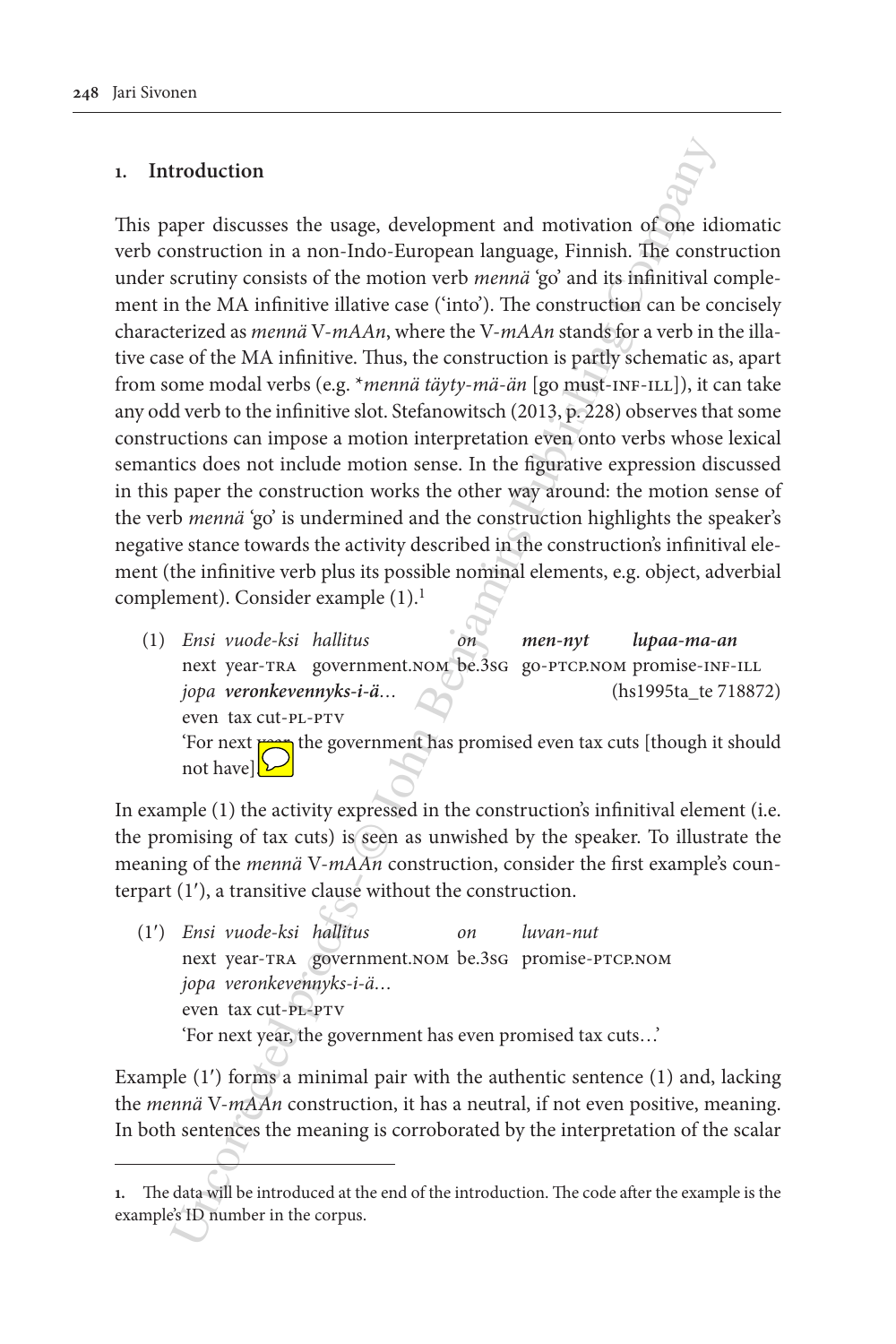particle *jopa* 'even'. In the original example (1) the particle sets the tax cuts as the most undesirable measure taken by the government, 'in addition to all other unwished acts', whereas in the version without the figurative expression the tax cuts are seen as the climax of all pleasing promises.

As Besnier (1990, pp. 428–429) points out, linguistic affect itself is mostly a metamessage. Accordingly, the *mennä* V-*mAAn* construction expresses whatever activity is described in the construction's infinitival element but, in addition, adds a strong affective tone of disapproval to it. Due to its unspecific nature, the affective meaning of a linguistic structure is usually difficult to define exhaustively and it is often merely characterized by labels, such as "negative affect" or "positive affect". In this paper, the formulation "do something unwished" is used as a hypernym for describing the meaning of the *mennä* V-*mAAn* construction because this characterization seems to be schematic enough to cover different semantic nuances the construction may convey.

e *jopa* 'even'. In the original example (1) the particle sets the tax eutid acts; whereas in the version without the figurative expression, the acts; whereas in the version without the figurative expression, the assume a It is important to notice that the meaning of the *mennä* V-*mAAn* construction is not included in any of the lexical meanings of the verb *mennä* (KS s.v. *mennä*), nor can it be derived outright from the meaning of the infinitive verb. From the cognitive point of view this kind of unpredictable sense is highly interesting. In cognitive semantics grammatical forms are, to a great extent, taken as motivated. It can even be argued that virtually everything is motivated in language (Langacker, 2008, p. 88). It seems that the more complex a linguistic expression (i.e. contains various lexical and grammatical elements), the more likely its structure is motivated. For example, many idioms which are often considered to be beyond analyzability in other paradigms are in a cognitive view seen as motivated instead of being arbitrary (see Lakoff, 1987, pp. 303, 450).

The co-occurrence of a motion verb and an affective meaning is nothing extraordinary. As Stefanowitsch (1999, p. 127) points out, constructions containing the verb *go* and its equivalents across languages often express affective meanings, such as bitterness, frustration, annoyance, disappointment and disapproval. He adds that these kinds of extensions are not arbitrary, but there seems to be an underlying semantic system associated with constructions containing a general motion verb in conjunction with another verb. This holds true with the Finnish *mennä* V-*mAAn* construction, too, as its affective meaning is motivated by a general image-schematic pattern as shown in this paper.

It must be acknowledged that the *mennä* V-*mAAn* phrase, as such, is most frequently used (79.9% in the corpus of written Modern Finnish) not as an affective construction, but in its literal sense where it describes physical motion, i.e. situations where some entity concretely moves to some place and after that carries out the process expressed by the infinitive verb. For instance, in example (2) the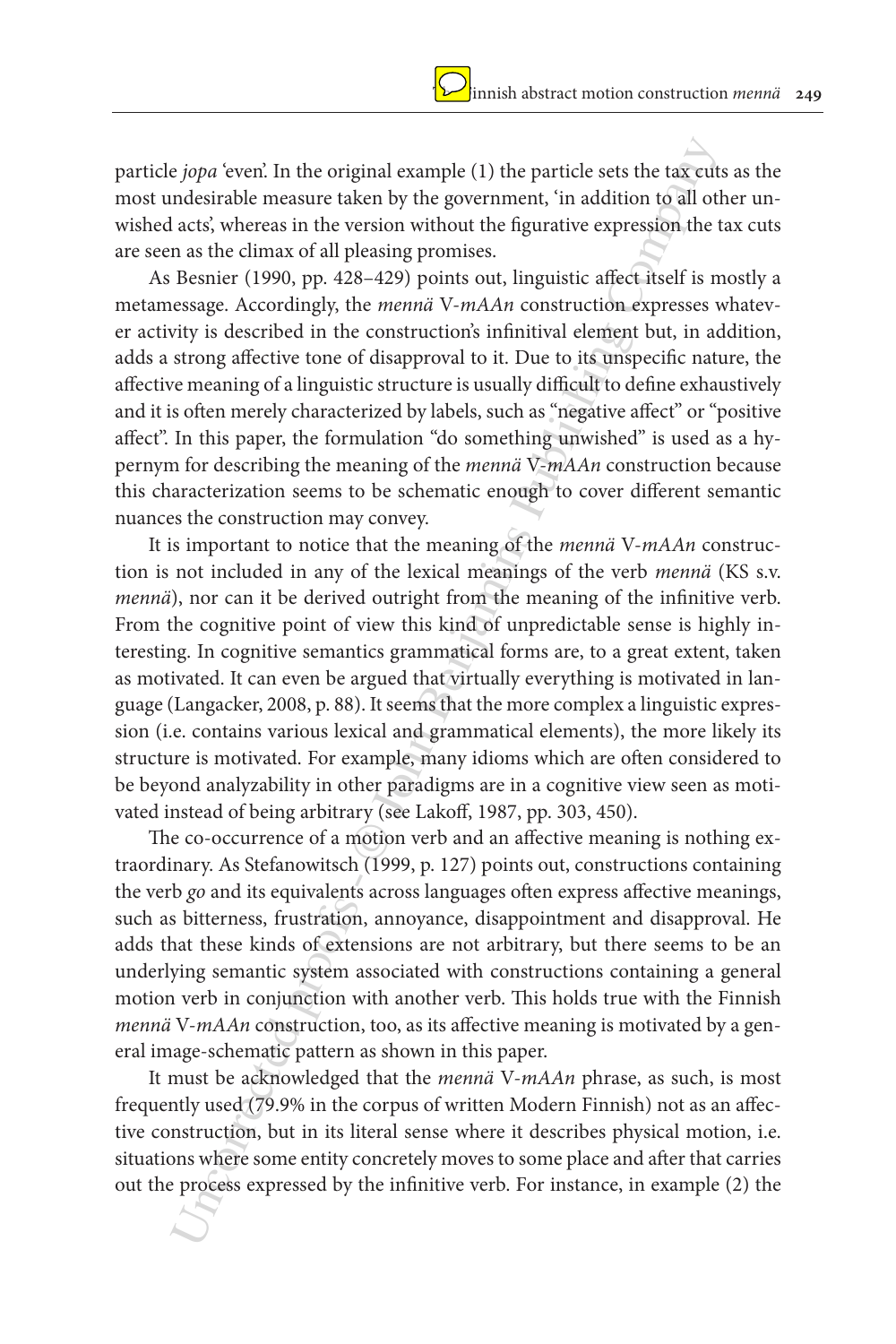speaker has first gone to the flat and after that examined it. In such a case there is no implication concerning negative evaluation.

(2) *Men-i-n katso-ma-an asunto-a uteliaa-na ja kieltämättä* go-pst-1sg look-inf-ill flat-ptv curious-ess and admittedly *suomalaise-n ennakkoluuloise-na.* (aamu1999 446565) Finnish-gen prejudiced-ess 'I went to take a look at the flat as curious and, I admit, as prejudiced as a Finn can be.'

Examples (1) and (2) illustrate that the *mennä* V-*mAAn* phrase is polysemous. Thus the interpretation between its abstract (affective) and literal (neutral) sense is likely to be triggered by the context where it is used. There are also a number of ambiguities (approximately 17%), i.e. instances where this structure can be given both interpretations. Sentence (3) provides an example of such a case. First of all, it can mean that the speaker has travelled to parliament and then given the testimony there, i.e. 'concrete movement followed by a testimony'. Second, the example can mean that the very fact that he has testified is considered as unwished, i.e. 'giving the testimony is unwished'.

(3) *Usko-n, että häne-n miele-stä-än ol-i väärin,* believe-1sg that he-gen opinion-ela-3px be-pst.3sg wrong *että men-i-n todista-ma-an lakivaliokunta-an, Starr* that go-pst-1sG testify-INF-ILL legal committee-ILL Starr.NOM *sano-i lehdistötilaisuude-ssa-an*. (kaleva1998\_1999 153020) say-pst.3sg press conference-ine-3px '"I believe that, in his opinion, it was wrong that I went to the legal committee and gave a testimony," Starr said at his press conference.'

r has first gone to the flat and after that examined it. In such a Case<br>
lication concerning negative evaluation.<br>
Meri-in katso-ma-am asunto-a uteliaa-na ja kieltämättä goo-seri-bes look-suv-int. Bat-ive verticus-ses and In ambiguous cases our encyclopaedic knowledge rules out one or the other interpretation. It is common knowledge that people have to go to parliament or similar places to give testimonies to various committees and this supports the concrete reading in example (3). In addition, the example's locative adverbial *lakivaliokunta-aan* [legal committee-ILL] 'to legal committee' is in the illative case, which corroborates the interpretation of concrete movement, as it provides an explicit goal for it. Regardless of these factors, example (3) can also be understood as an instance of the affective *mennä* V-*mAAn* construction. This reading, for its part, is supported by the example's overt expression of disapproval, *häne-n mielestä-än ol-i väärin* [he-gen opinion-ela-3px be-pst.3sg wrong] 'in his opinion, it was wrong'. It can be concluded that *mennä* V-*mAAn* forms a continuum where one end expresses physical motion – the basic sense of the verb *mennä* – and at the other end only non-motional readings are plausible. The existence of such a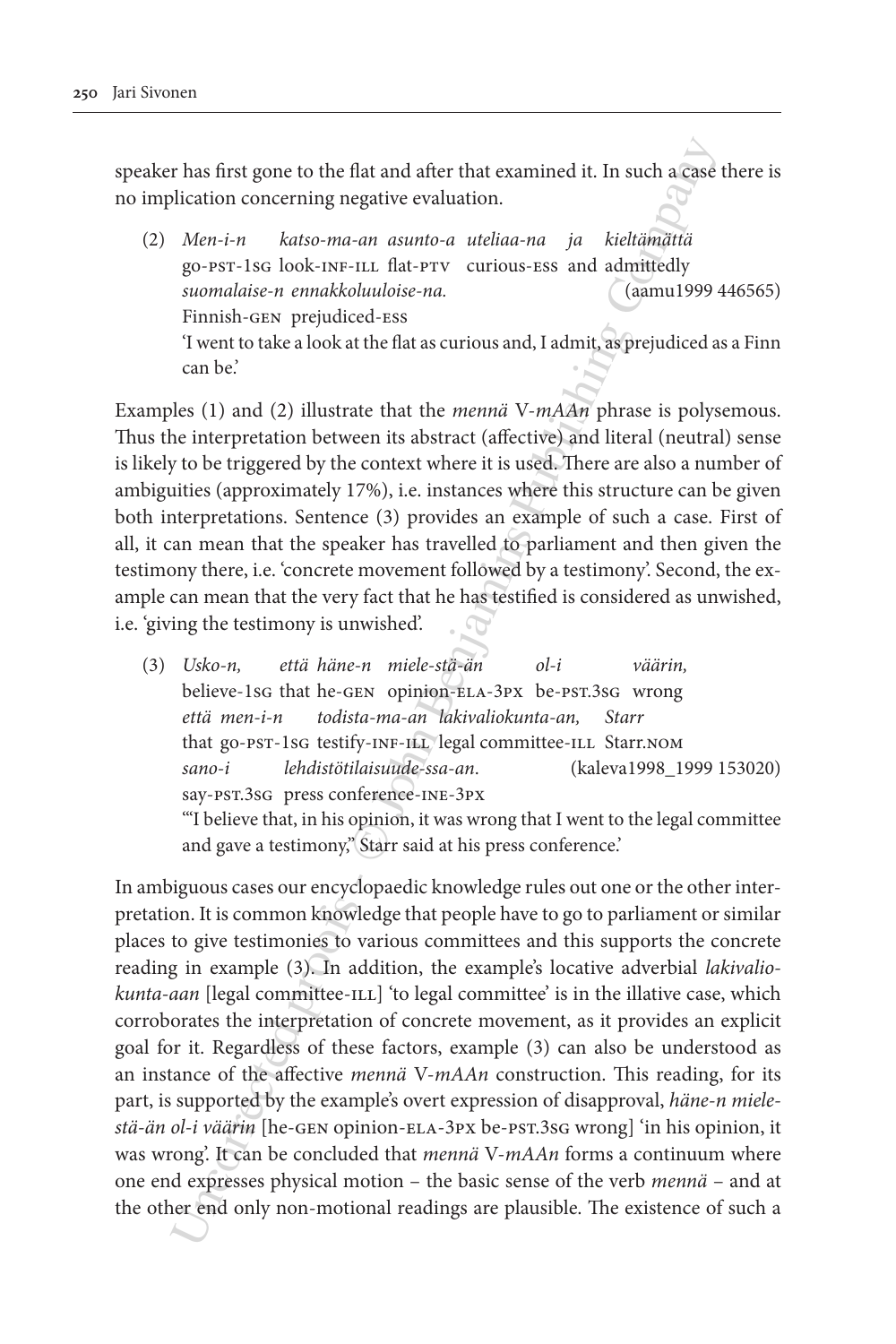continuum suggests that there is an ongoing grammaticalization process and that the affective *mennä* V-*mAAn* construction exhibits its ulterior stage as physical motion is not implied.

In summary, the Finnish *mennä* V-*mAAn* construction has four interesting qualities which are in the focus of this paper:

- 1. The kind of meanings the Finnish *mennä* V-*mAAn* construction conveys. Based on analysis of a large corpus data of contemporary Finnish, this issue is addressed in Section 3.
- 2. Since the *mennä* V-*mAAn* phrase is polysemous, the factors which disambiguate the affective *mennä* V-*mAAn* construction from its literal commensurate counterpart. It would be plausible to presume that the lexemes used in these structures and their contexts trigger one reading at the expense of the other. These factors are uncovered with quantitative and qualitative analysis in Sections 4 and 5.
- 3. How the affective *mennä* V-*mAAn* construction has developed. In Section 6, data from early written Finnish is analysed to track down how the affective construction has emerged during the last five centuries. This analysis sheds some light on the grammaticalization process of the *mennä* V-*mAAn* construction.
- 4. Finally, based on the cognitive linguistic hypothesis about motivation in language, this paper also seeks an explanation that could account for the affective meaning of the *mennä* V-*mAAn* construction. In Section 7 cognitive semantics is applied to uncover the motivation of the construction's form and meaning. For further evidence for the suggested explanation, parallel figurative expressions are also briefly discussed.

Before the above-mentioned research issues are addressed, the Finnish MA infinitive and the illative case are introduced in a nutshell in Section 2. In the final part of this paper, Section 8, the main conclusions are summarized.

uum suggests that there is an ongoing grammaticalization process a<br>citive memai V-mAAn construction exhibits its ulterior stage as p<br>is not implied.<br>In isotheric secondary in the focus of this paper:<br>so which are in the f The Modern Finnish data used in this paper consists of a large volume of written material from *The Finnish Language Bank* (see https://www.csc.fi/-/ kielipank-1). The material consists of volumes of thirteen Finnish newspapers and other publications, mostly from the late 1990s. These are published in different dialect areas in Finland, which dissipates the possible bias towards a certain dialectal background. The size of the whole data is approximately 60 million words, which makes this corpus the most comprehensive data of Modern Finnish available in digital form. The data can be easily accessed through the Internet and the corpus includes a variety of different types of search tools (e.g. basic and advanced syntax). The occurrences of the *mennä* V-*mAAn* phrases are compiled by using the Query Expression [bf=mennä] [] [] [] [] [modality=IIIinf]. This formulation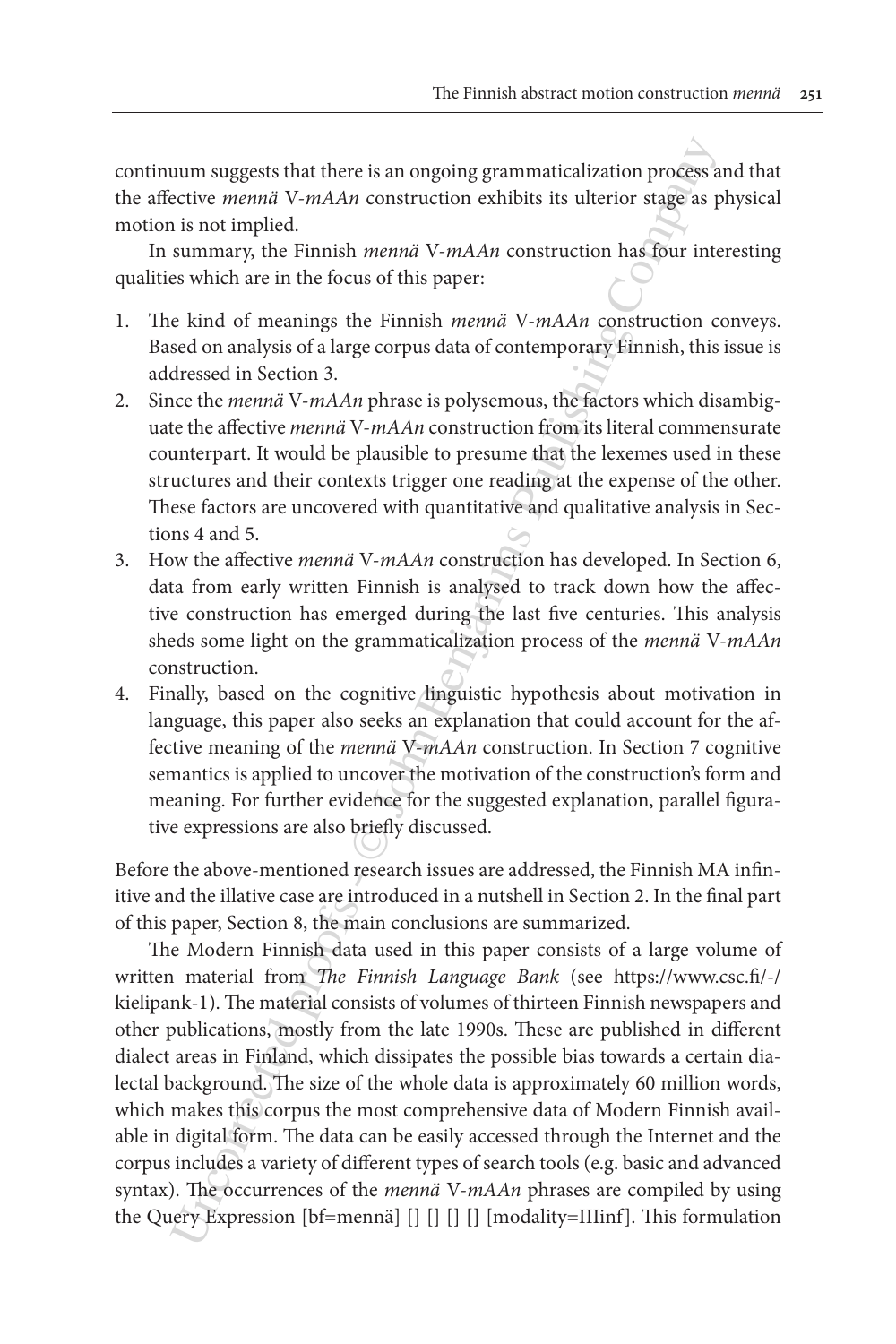matches all tokens in the corpus which include the verb *mennä* followed by any odd verb in the illative case of the MA infinitive and allows from zero to four arbitrary tokens between these two verbs. The total number of sentences collected in this way is 5,127; 4,096 of these express physical motion, whereas 1,031 matches are instances of the non-motional *mennä* V-*mAAn* construction. In order to save space, some of the given examples have been slightly abridged. The smaller amount of older data used in the analysis of the construction's grammaticalization process (Section 6) consists of 529 sentences from the mid-16th century to the 1930s. This material is compiled from the web-based corpus *Kaino*, which has a large selection of different types of old written Finnish (approximately 12 million words) in an accessible digital form (see kaino.kotus.fi).

### **2. The MA infinitive and the illative case in the Finnish language**

Finnish has a productive system of infinitive verb forms. As pointed out by Ylikoski (2003, p. 204), Finnish grammars use the term "infinitive" for certain historical-morphological groupings of different non-finites, not only non-finites functioning as syntactic complements. A common feature of all infinitives is that syntactically they function like NPs in infinitive phrases, but being nominal forms of verbs they describe activities and, due to this, can take a verb's arguments, e.g. objects and adverbials. Three different infinitive types are usually separated in Finnish grammar. Morphologically these differ by their morpheme markers and are called A, E and MA infinitives respectively (ISK, 2004, pp. 146–147, 487–490).

is all tokens in the corpus which include the verb *menna* followed<br>b in the illative case of the MA infinitive and allows from zero to<br>1 tokens between these two versis. The total number of scaringes coro<br>to tokens betwee Finnish infinitives have a semi-productive case inflection. The A infinitive has two (lative and translative), the E infinitive two (inessive and instructive) and the MA infinitive six cases, two of which are marginally used (abessive and instructive) and the others are so-called internal cases, i.e. inessive, elative and illative, and an external case adessive. These four last-mentioned cases express relations of containment ('in' vs. 'out of' vs. 'into' vs. 'at') in noun inflection. Ylikoski (2003) discusses infinitives and their case markers from a cross-linguistic perspective and notes that Finnish infinitives are usually characterized by presenting a list of their main verbs that take infinitives in a given case as their complements. In other words, the case of the infinitive complement is basically determined by a predominant finite verb, its semantics or case government ("rection"). Regardless of this, it can be generalized that the grammatical cases (e.g. nominative, accusative) in the infinitives do not have their own meanings to same extent as the semantic cases (e.g. illative, elative) which have quite specific meanings (Ylikoski, 2003, pp. 214–215). The case of interest here, the illative, expresses a relation of motion 'into' in noun inflection, as in example (4) (see Huumo & Ojutkangas, 2006,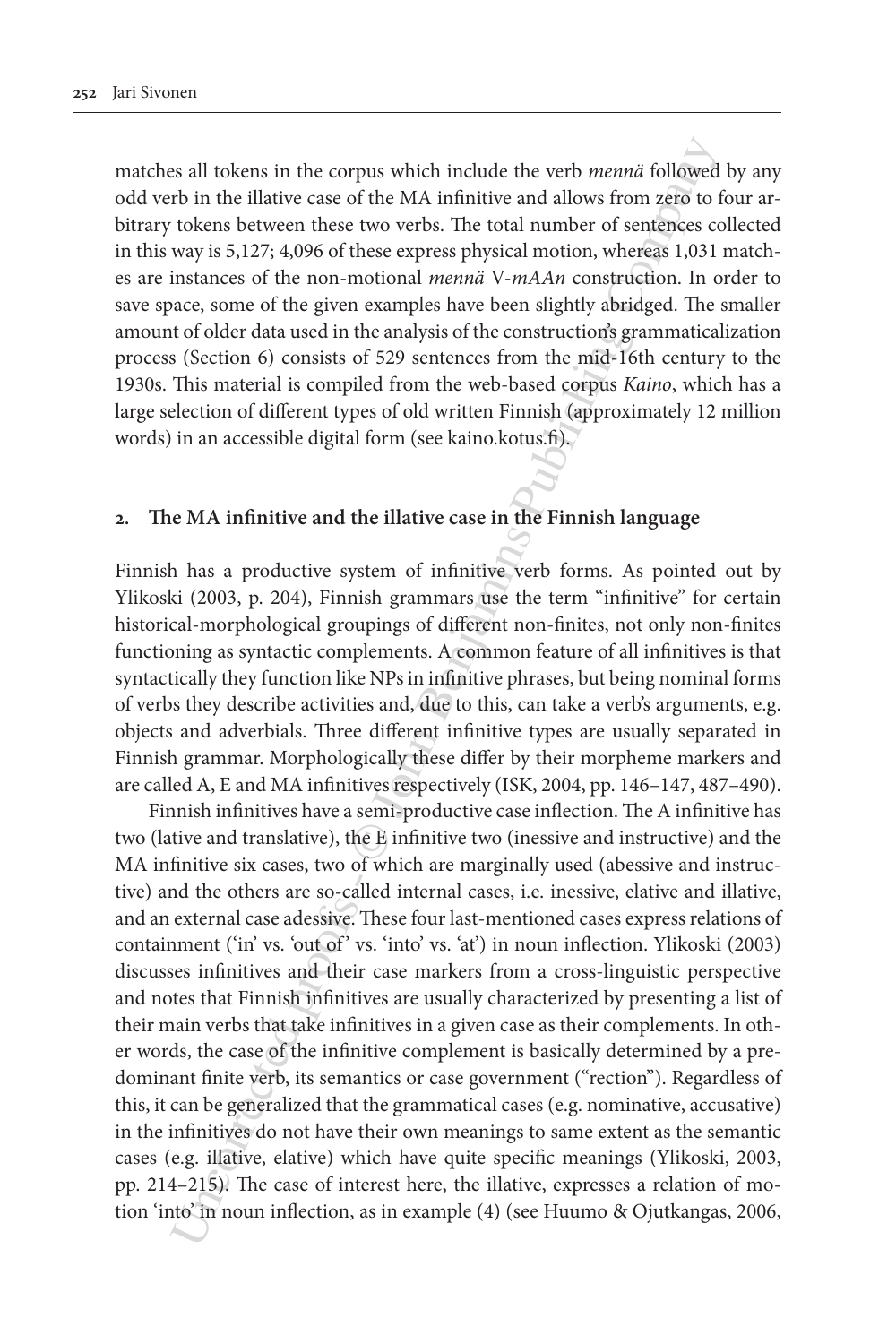pp. 13–14). However, when the MA infinitive's illative case (i.e. the V-*mAAn*) appears in conjunction with a motion verb it most often conveys the purpose of the action described in its predominant finite verb (ISK, 2004, pp. 491–493). Thus, in example (5) the infinitive verb form *katso-ma-an* [watch-INF-ILL] 'to watch' expresses a reason for the child's crawling. In contrast with this standard behaviour, the *mennä* V-*mAAn* construction, despite the same form, expresses neither concrete motion 'into' nor a reason for motion, but disapproving evaluation of the activity (example (6)).

- (4) *Lapsi ryöm-i laatikko-on.* child.nom crawl-pst.3sg box-ILL 'The child crawled into the box.'
- (5) *Lapsi ryöm-i katso-ma-an TV:tä.* child.nom crawl-pst.3sg watch-inf-ill TV.ptv 'The child crawled to watch TV.'
- (6) *Lapsi men-i katso-ma-an kielletty-ä TV-ohjelma-a.* child.nom go-pst.3sg watch-INF-ILL forbidden-PTV TV show-PTV 'The child went and watched a forbidden TV show.'

# **3. Semantic diversity of the** *mennä* **V-***mAAn* **construction**

1-4). However, when the MA infinitive's illative case (i.e. the V<sub>D</sub>mA, conjunction with a motion overb it most offers. 2004, pp. 401-g63). Let  $\epsilon$  (SE) the infinitive verb form *katio-ma*, *cary* (ISK, 2004, pp. 401-g63 In the prototypical cases the *mennä* V-*mAAn* construction manifests the speaker's negative evaluation, but sometimes (1.2% of all examples) it can be used for indicating negative feelings of some other person. In example (7) it is the referent of the subject phrase, the trade union, not the speaker which disapproves of the fact that the service has been purchased from a "wrong" service provider.<sup>2</sup> Example (7) also illustrates that the disapproving evaluation manifested by the *mennä* V-*mAAn* construction can be explicitly projected into some aspect of the represented situation. In other words, the manner, objective, result or some other dimension of the described activity can be conceived of as unwished. In these cases (21%) the examples contain some element which explicates either the advisable target or result which did not come true, or that the realized one is considered as unwished. In (7), for instance, it is explicated that the cleaning services should

**<sup>2.</sup>** The "other" voice can also be expressed explicitly by adverbials such as *häne-n miele-stä-än* [s/he-gen opinion-ela-3px] 'In her/his opinion' in example (3).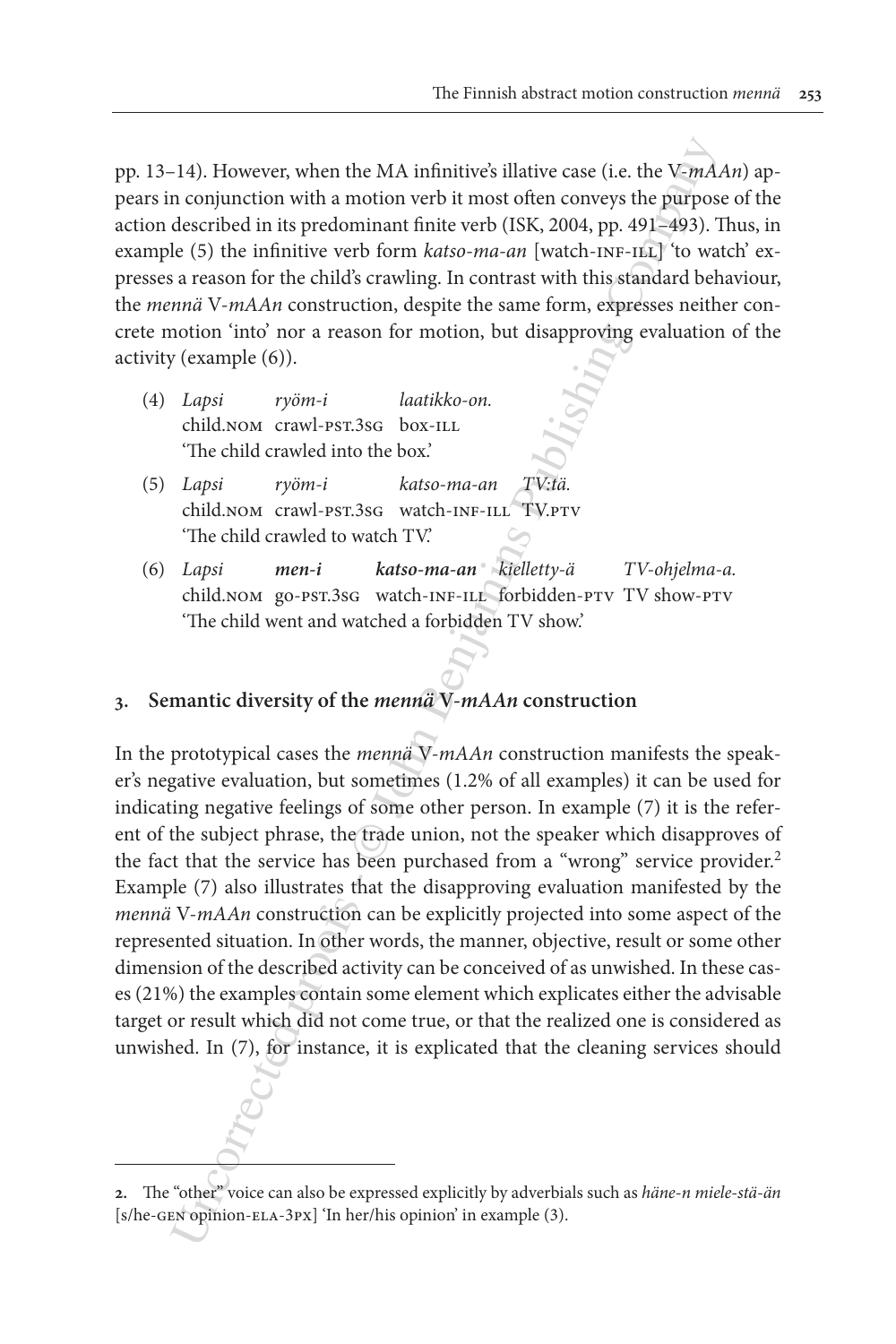have been bought from the town's own cleaning bureau instead of from the external firm<sup>3</sup>

een hought from the towns own cleaning bureau instead of from<br>
firm.<sup>3</sup><br>
Turu-n yhteisjärjestö KTV katso-o statma-in Turku-ors tractically when it.<br>
Turku-ors a tractical term on MCV-NOM look-36s harboric-rest tractical<br> (7) *Turu-n yhteisjärjestö KTV katso-o satama-n* Turku-gen trade union.nom KTV.nom look-3sg harbour-gen *menetel-lee-n epäreilusti, kun se on men-nyt* act-ptcp-gen unfairly when it.nom be.3sg go-ptcp.nom  *osta-ma-an siivouspalvelu-t ulkopuolise-lta ei-kä* buy-INF-ILL cleaning service-PL.NOM external-ABL NEG.3SG-CLIT *kaupungi-n siivoustoimisto-lta*. (tusa1999 365239) town-GEN cleaning bureau-ABL 'The trade union KTV in Turku believes that the harbour has acted in an unfair manner having engaged the cleaning service [against KTV's will] from an external firm instead of from the town's cleaning bureau.'

Interestingly, the *mennä* V-*mAAn* construction is not used solely for referring to events which are considered unwished, but there are also cases where it is used for referring to positive ones. In these rare pragmatic extensions (2.7%) a positive situation is described by a construction which particularly manifests the speaker's negative feelings, and this causes a semantic dissonance and consequently an ironic interpretation. For example, in (8) the victory of a skiing contest is undoubtedly a pleasant outcome but describing it with the *mennä* V-*mAAn* construction brings about an ironic interpretation.

(8) *Kun Kainuu-n Hiihtoseura men-i voitta-ma-an* when Kainuu-GEN Hiihtoseura.nom go-PST.3sG win-INF-ILL *nais-ten viesti-n, lens-i*  woman-gen.pl relay-acc fly-pst.3sg  *Kaupi-ssa vitsi*. (hs1995sp 711044) Kauppi-ine joke.nom 'When Kainuun Hiihtoseura went and won the women's relay people had fun [lit. joke was flying] in Kauppi.'

The ironic cases illustrate how the *mennä* V-*mAAn* construction can be used for expressing polyphony, i.e. the description of the event includes a diversity of points of view and voices. In example (8), by using the *mennä* V-*mAAn*

**<sup>3.</sup>** In this respect, the construction is parallel to syntactic negation, which also has the capacity to include in its scope only some part of the sentence (ISK, 2004, p. 1536). For instance, the sentence *Minä e-n osta-nut musta-a laukku-a* [I.NOM NEG-1SG buy-PTCP.NOM black-PTV bagptv] 'I did not buy a/the black bag' denies only the shopping of a black bag, but not purchasing a different coloured bag.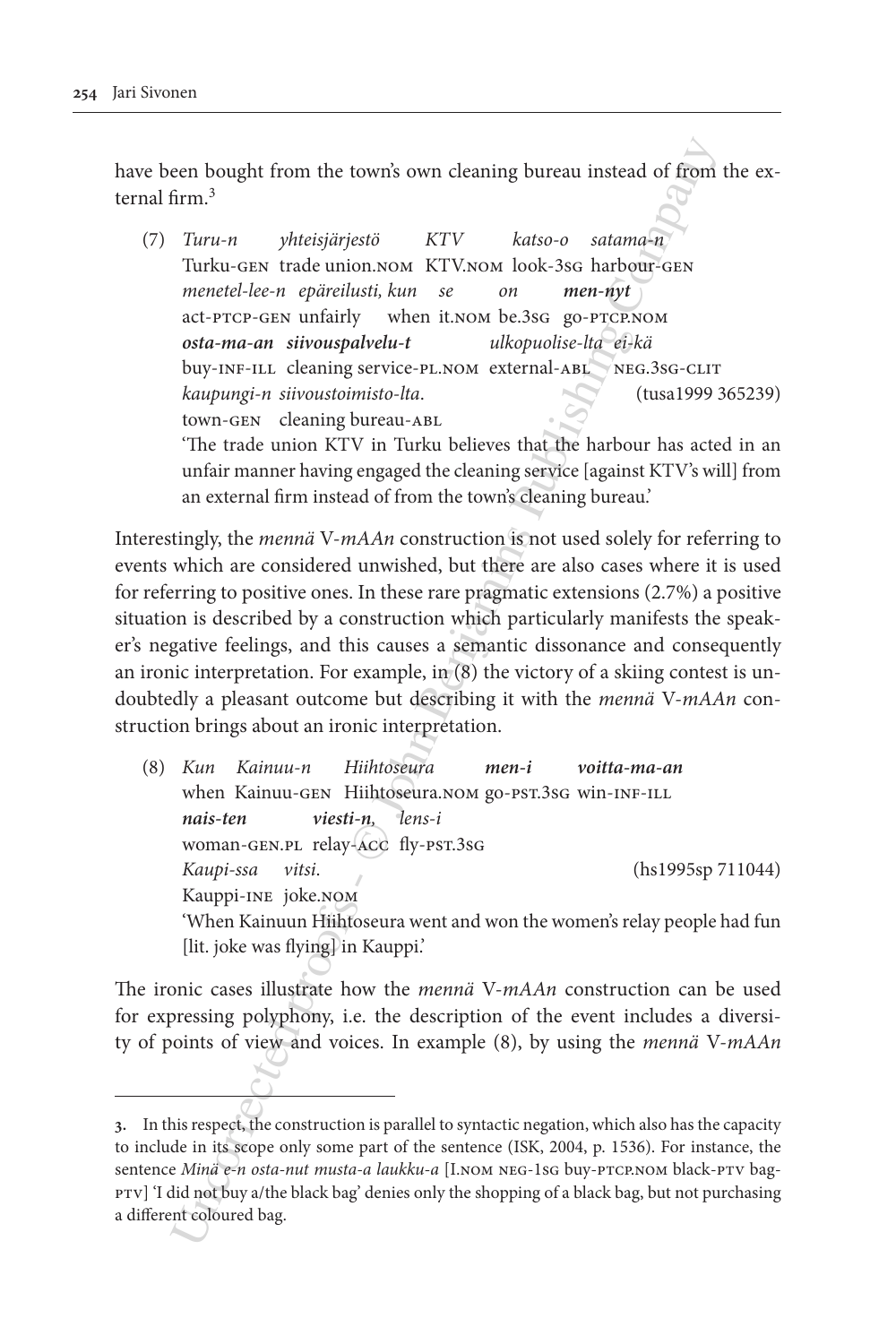construction the speaker gives the impression that s/he considers the result of the skiing competition as unwished (the core meaning of this construction), but in fact s/he welcomes it. It is typical that in the ironic usage of the construction the described event is much unexpected. Thus this usage involves a mirative tone (DeLancey, 2001), e.g. in example (8) one would not have anticipated the team Kainuun Hiihtoseura winning the relay. Another characteristic of the ironic usage is that it cannot be used in a negation form because the negation would water down the disapproving statement and thus remove the basis of the ironic description.

### **4. Lexical profile of the** *mennä* **V-***mAAn* **construction**

As mentioned before, the *mennä* V-*mAAn* phrase is polysemous and can express physical motion or a disapproving stance towards some activity. Thus it is worthwhile analysing whether there is a corresponding difference in the lexical choice of the non-fixed parts  $-\frac{1}{2}$  nitive verb, the subject and, if the infinitive is transitive, the object lexeme – used in these structures. In order to uncover this, a sample of 1,000 example sentences of both senses were analysed. Table 1a illustrates the twenty most common lexemes used in the infinitive slot of the *mennä* V-*mAAn* phrase when it is used in its concrete sense and Table 1b shows those in the abstract usage.

uction the speaker gives the impression that *s/he* considers the riginal comparition as unwished (the core meaning of this construction<br>for the welomes it. It is typical that in the ironic usage in the<br>decometric steribe Several observations can be made based on Tables 1a and 1b. First, the verbs used in the infinitive slot of the concrete sense of the *mennä* V-*mAAn* phrase (Table 1a) seem to express mostly concrete activity ('look', 'fetch', 'swim', etc.) and none of them denote purely abstract action. Many of these verbs also indicate activities which are typically carried out in some particular location (e.g. 'vote' implies polling station, 'swim' implies swimming pool, lake or sea, etc.). Thus, the infinite lexemes, for their part, validate the literal meaning of the *mennä* V-*mAAn*  phrase: it conveys concrete motion followed by whatever activity expressed by the infinitive verb. However, the infinitives of the abstract *mennä* V-*mAAn* construction (Table 1b) can express more abstract activities (e.g. 'spoil', 'lose') and a prominent number of these express speech acts (e.g. 'promise', 'swear'). A comparison of Tables 1a and 1b also shows that there is a greater variation in the choice of the infinitive verb in the affective construction than in the concrete one, as the 20 most frequent lexemes cover only 39.1% of all usage (compared with 48.2% in concrete usage). This reflects the affective construction's productivity: it can be used for picturing almost any activity as unwished. Finally, the infinitives differentiate clearly on the grounds of their affective tone. Whereas the concrete expressions lack affective infinitive verbs, the abstract constructions seem to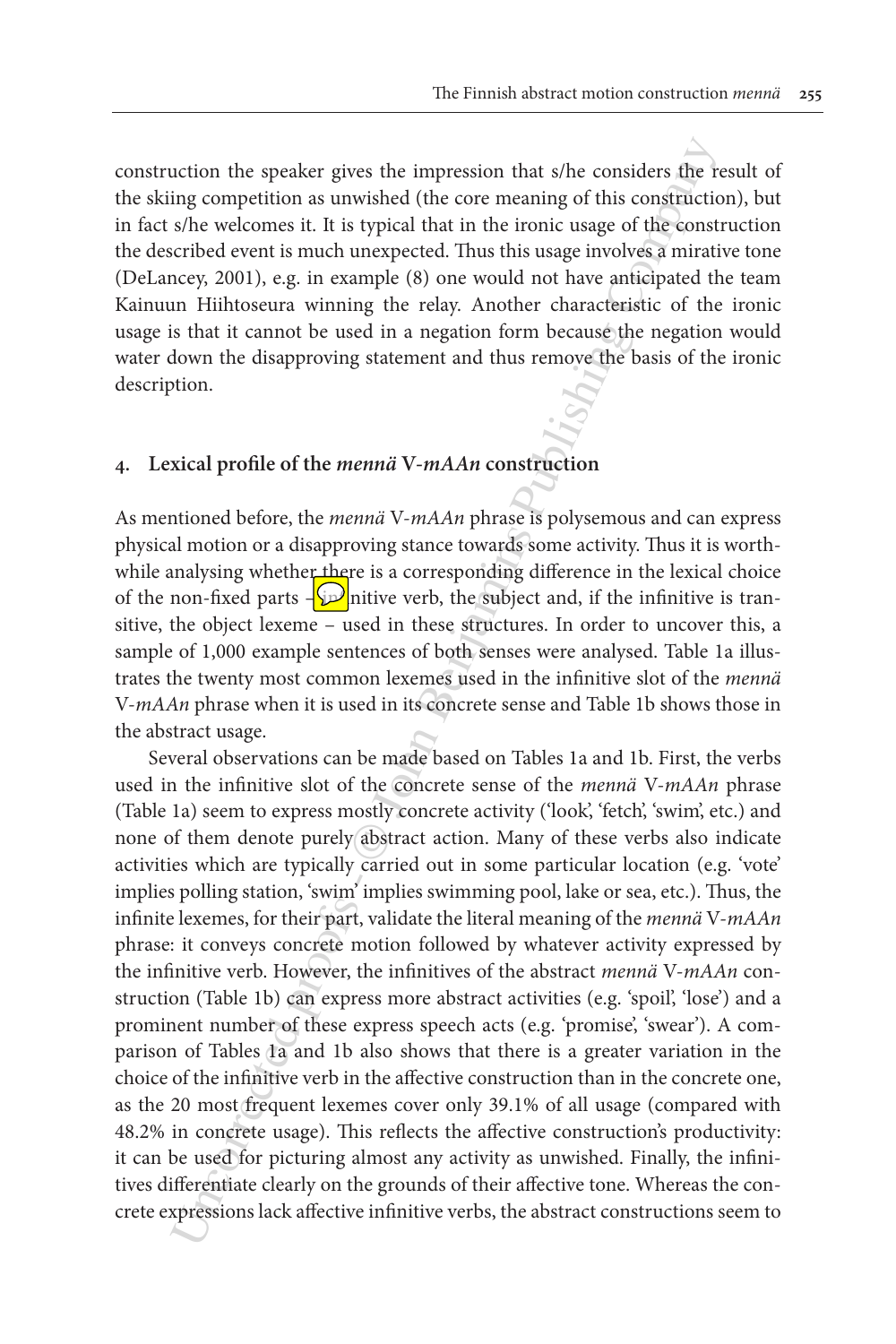| Rank Verb |                                                                                                                           | Occurrences              | $\%$         |                                                                                                                                                                                  |
|-----------|---------------------------------------------------------------------------------------------------------------------------|--------------------------|--------------|----------------------------------------------------------------------------------------------------------------------------------------------------------------------------------|
| 1.        | katsoa 'look'                                                                                                             | 148                      | 14.8         |                                                                                                                                                                                  |
| 2.        | nukkua 'sleep'                                                                                                            | 46                       | 4.6          |                                                                                                                                                                                  |
| 3.        | hakea 'fetch'                                                                                                             | 44                       | 4.4          |                                                                                                                                                                                  |
| 4.        | kysyä 'ask'                                                                                                               | 28                       | 2.8          |                                                                                                                                                                                  |
| 5.        | tehdä 'do'                                                                                                                | 26                       | 2.6          |                                                                                                                                                                                  |
| 6.        | uida 'swim'                                                                                                               | 22                       | 2.2          |                                                                                                                                                                                  |
| 7.        | äänestää 'vote'                                                                                                           | 20                       | 2.0          |                                                                                                                                                                                  |
| 8.        | sanoa 'say'                                                                                                               | 18                       | 1.8          |                                                                                                                                                                                  |
| 9.        | syödä 'eat'                                                                                                               | 17                       | 1.7          |                                                                                                                                                                                  |
| 10.       | auttaa 'help'                                                                                                             | 16                       | 1.6          |                                                                                                                                                                                  |
| 11.       | opiskella 'study'                                                                                                         | 16                       | 1.6          |                                                                                                                                                                                  |
| 12.       | käydä 'visit'                                                                                                             | 12                       | 1.2          |                                                                                                                                                                                  |
| 13.       | harjoitella 'practise'                                                                                                    | 10                       | 1.0          |                                                                                                                                                                                  |
| 14.       | tavata 'meet'                                                                                                             | 10                       | 1.0          |                                                                                                                                                                                  |
| 15.       | pelata 'play' (a game)                                                                                                    | 9                        | 0.9          |                                                                                                                                                                                  |
| 16.       | tutkia 'research'                                                                                                         | 9                        | 0.9          |                                                                                                                                                                                  |
| 17.       | ostaa 'buy'                                                                                                               | 9                        | 0.9          |                                                                                                                                                                                  |
| 18.       | kuunnella 'listen'                                                                                                        | 8                        | 0.8          |                                                                                                                                                                                  |
| 19.       | soittaa 'perform'                                                                                                         | 8                        | 0.8          |                                                                                                                                                                                  |
| 20.       | etsiä 'search'                                                                                                            | 6                        | 0.6          |                                                                                                                                                                                  |
|           |                                                                                                                           |                          | Total: 48.2% |                                                                                                                                                                                  |
|           | favour them (e.g. 'lose', 'spoil', 'mess', 'accuse'). As a matter of fact, in m                                           |                          |              |                                                                                                                                                                                  |
|           | stances (51.2%) the activity indicated by the infinitive itself has a negative t                                          |                          |              |                                                                                                                                                                                  |
|           | with <i>pilata</i> 'spoil' in example (9).                                                                                |                          |              |                                                                                                                                                                                  |
|           |                                                                                                                           |                          |              |                                                                                                                                                                                  |
| (9)       | Kultaus<br>men-nä pilaa-ma-an esimerkiksi märä-llä räti-llä.<br>go-PASS spoil-INF-ILL for example wet-ADE rag-ADE<br>rag' | on <i>periaattee-ssa</i> | ikuinen,     | jos si-tä<br>ei<br>gilding.NOM be.3sG in principle-INE everlasting.NOM if it-PTV NI<br>(hs1995hu 6<br>'In principle, gilding is everlasting, if one does not go and spoil it wit |
|           | Another lexical difference between the concrete and abstract senses of the                                                |                          |              |                                                                                                                                                                                  |
|           | V-mAAn concerns the semantic tone of the structure's subject and, if the in                                               |                          |              |                                                                                                                                                                                  |
|           | is a transitive verb, object phrase. In a sample of 1,000 concrete examples s                                             |                          |              |                                                                                                                                                                                  |
|           | associated with negative tone (e.g. huijari 'conman') were practically non-                                               |                          |              |                                                                                                                                                                                  |
|           | $(0.1\%)$ whereas in a same-size sample of the affective construction $6$                                                 |                          |              |                                                                                                                                                                                  |
|           |                                                                                                                           |                          |              |                                                                                                                                                                                  |

favour them (e.g. 'lose', 'spoil', 'mess', 'accuse'). As a matter of fact, in most instances (51.2%) the activity indicated by the infinitive itself has a negative tone, as with *pilata* 'spoil' in example (9).

(9) *Kultaus on periaattee-ssa ikuinen, jos si-tä ei* gilding*.*nom be.3sg in principle-ine everlasting.nom if it-ptv neg.3sg  *men-nä pilaa-ma-an esimerkiksi märä-llä räti-llä*. (hs1995hu 654710) go-pass spoil-INF-ILL for example wet-ADE rag-ADE 'In principle, gilding is everlasting, if one does not go and spoil it with a wet rag.'

Another lexical difference between the concrete and abstract senses of the *mennä*  V-*mAAn* concerns the semantic tone of the structure's subject and, if the infinitive is a transitive verb, object phrase. In a sample of 1,000 concrete examples subjects associated with negative tone (e.g. *huijari* 'conman') were practically non-existent (0.1%) whereas in a same-size sample of the affective construction 6.2% of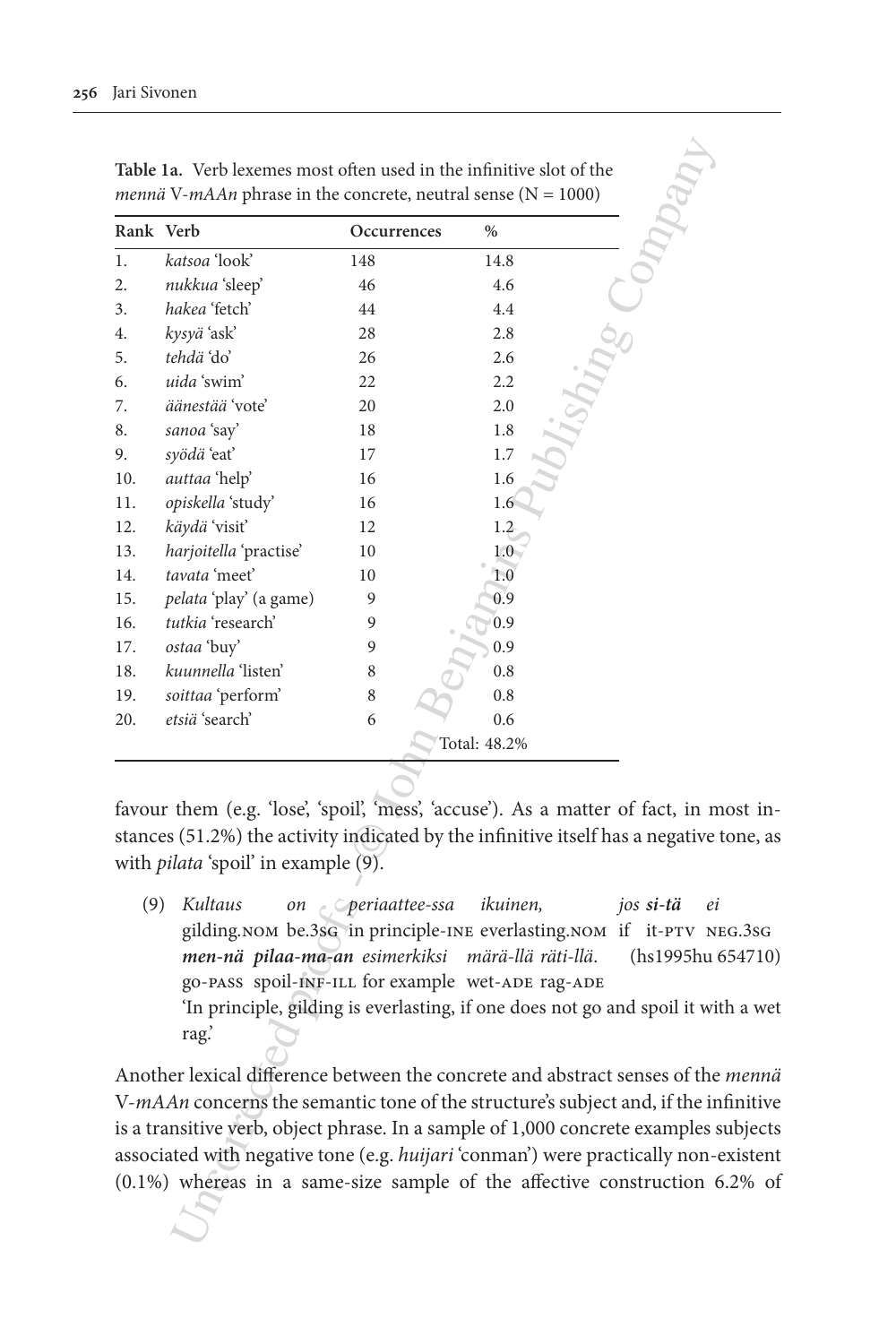|      | Rank Verb                                      | Occurrences | $\%$                                                                                   |  |
|------|------------------------------------------------|-------------|----------------------------------------------------------------------------------------|--|
| 1.   | sanoa 'say'                                    | 88          | 8.8                                                                                    |  |
| 2.   | tehdä 'do'                                     | 60          | 6.0                                                                                    |  |
| 3.   | luvata 'promise'                               | 30          | 3.0                                                                                    |  |
| 4.   | muuttaa 'change'                               | 22          | 2.2                                                                                    |  |
| 5.   | hävitä 'lose'                                  | 18          | 1.8                                                                                    |  |
| 6.   | ottaa 'take'                                   | 18          | 1.8                                                                                    |  |
| 7.   | pilata 'spoil'                                 | 16          | 1.6                                                                                    |  |
| 8.   | antaa 'give'                                   | 14          | 1.4                                                                                    |  |
| 9.   | ostaa 'buy'                                    | 14          | 1.4                                                                                    |  |
| 10.  | puhua 'speak'                                  | 14          | 1.4                                                                                    |  |
| 11.  | vannoa 'swear'                                 | 13          | 1.3                                                                                    |  |
| 12.  | kertoa 'tell'                                  | 12          | 1.2                                                                                    |  |
| 13.  | neuvoa 'advise'                                | 12          | 1.2                                                                                    |  |
| 14.  | sotkea 'mess'                                  | 10          | 1.0                                                                                    |  |
| 15.  | moittia 'accuse'                               | 10          | 1.0                                                                                    |  |
| 16.  | esittää 'present'                              | 9           | 0.9                                                                                    |  |
| 17.  | repiä 'tear'                                   | 9           | 0.9                                                                                    |  |
| 18.  | väittää 'claim'                                | 8           | 0.8                                                                                    |  |
| 19.  | purkaa 'dismantle'                             | 7           | 0.7                                                                                    |  |
| 20.  | tunnustaa 'confess'                            | 7           | 0.7                                                                                    |  |
|      |                                                |             | Total: 39.1%                                                                           |  |
|      |                                                |             |                                                                                        |  |
|      |                                                |             | subjects clearly had a negative bias, such as pöljä 'dumb', tunari 'duffer' or         |  |
|      |                                                |             | 'fool' as in example (10). In addition, the object phrase is more often                |  |
|      |                                                |             | connected with a negative meaning in the affective construction $-$ in $(11)$          |  |
|      |                                                |             | perkelet-tä [what-PTV devil-PTV] 'what the devil' - whereas none of the co             |  |
|      |                                                |             | surate concrete examples exhibited such a tone. Even though the frequer                |  |
|      |                                                |             | negative subject and object phrases are in general quite low, the different            |  |
|      |                                                |             | tween their occurrences in the two senses of the <i>mennä</i> V- <i>mAAn</i> phrase se |  |
|      |                                                |             |                                                                                        |  |
|      | stand out as significant.                      |             |                                                                                        |  |
| (10) | Vain hölmö mene-e teke-mä-än                   |             |                                                                                        |  |
|      | only fool, NOM go-3sG do-INF-ILL               |             |                                                                                        |  |
|      | sellais-i-a) sitoumuks-i-a.                    |             | (aamu1999 4                                                                            |  |
|      | such-PL-PTV commitment-PL-PTV                  |             |                                                                                        |  |
|      | 'Only a fool goes and makes such commitments.' |             |                                                                                        |  |
|      |                                                |             |                                                                                        |  |

subjects clearly had a negative bias, such as *pöljä* 'dumb', *tunari* 'duffer' or *hölmö* 'fool' as in example (10). In addition, the object phrase is more often (6.4%) connected with a negative meaning in the affective construction – in (11) *mi-tä perkelet-tä* [what-ptv devil-ptv] 'what the devil' – whereas none of the commensurate concrete examples exhibited such a tone. Even though the frequencies of negative subject and object phrases are in general quite low, the difference between their occurrences in the two senses of the *mennä* V-*mAAn* phrase seems to stand out as significant.

(10) *Vain hölmö mene-e teke-mä-än* only fool.nom go-3sG do-INF-ILL  *sellais-i-a sitoumuks-i-a*. (aamu1999 482520) such-pl-ptv commitment-pl-ptv 'Only a fool goes and makes such commitments.'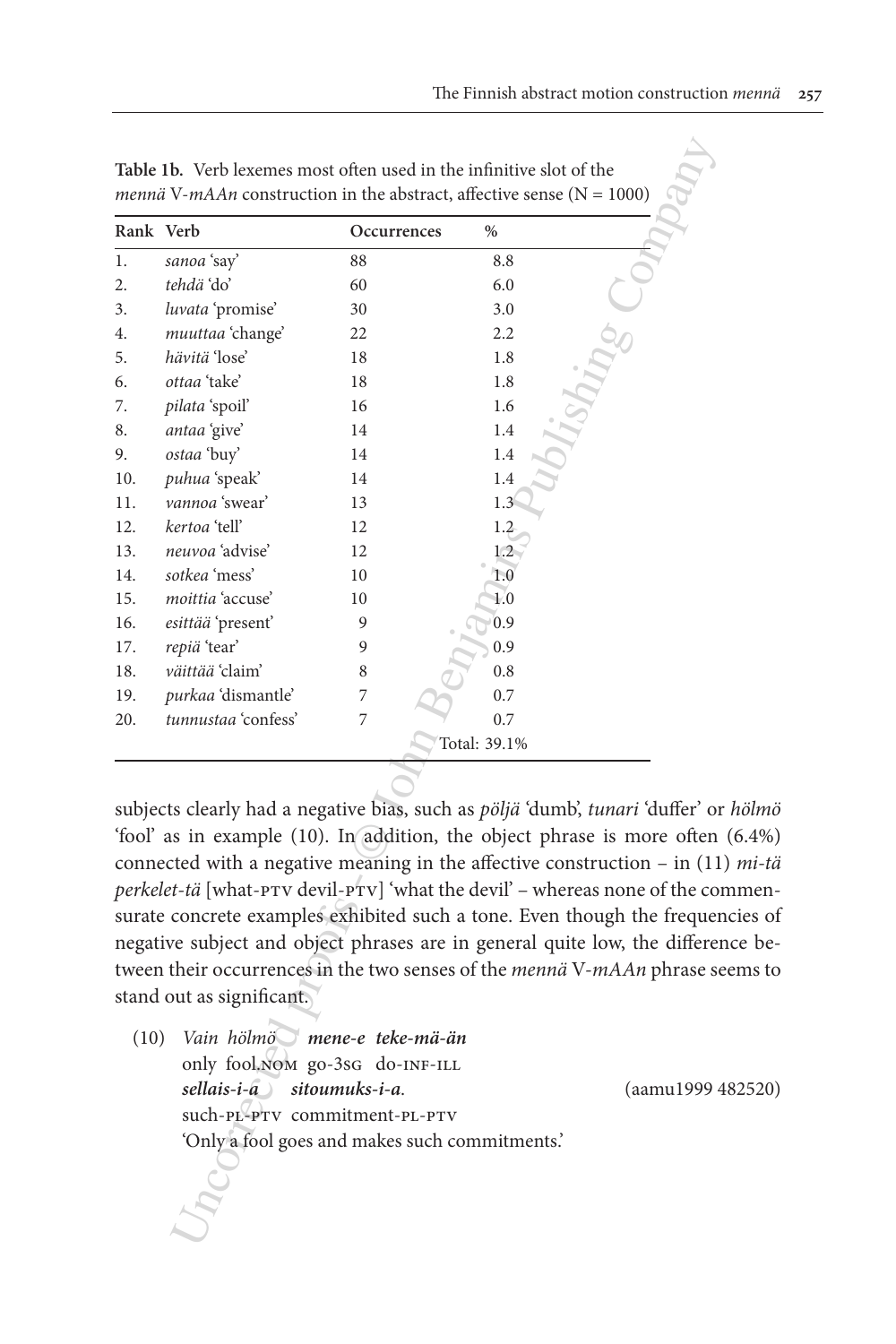(11) *Mi-tä perkelet-tä sinä ole-t* what-ptv devil-ptv you.nom be-2sg *men-nyt teke-mä-än?* (aamu1999 455608) go-ptcp.nom do-inf-ill 'What the devil have you gone and done?'

# **5. The role of context in the interpretation of the** *mennä* **V-***mAAn* **construction**

Mi-tiä perkelet-tiä sinä ole-t<br>
what-prv devil-prv youxoon be-2so<br>
men-myt devina-mie<br>
go-prectnos do-1st-11.<br>
go-prectnos do-1st-11.<br>
"Company do-1st-11.<br>
"What the devil have you gone and done?"<br>
Dependents (i.e. the ch In addition to the lexical elements (i.e. the choice of the infinitive verb, subject and object phrase) used in the *mennä* V-*mAAn*, the role of the context is significant in the disambiguation of the affective construction from the commensurate concrete structure. First of all, the syntactic context where the *mennä* V-*mAAn* is used is significantly different in concrete and abstract usage. In a sample of 1,000 sentences it was found that quite often (27%) the affective construction functions as a part of a negated modal verb structure ('one must not go and do something') which explicitly designates the activity as unwished (12), whereas a similar objective structure is rare (2.4%). Also the *mennä* V-*mAAn* construction may function (15.8%) as a syntactic subject to a predicative phrase expressing negative evaluation. In these cases, the predicative clearly states that the activity described in the construction is unwished – in (13) it is defined as *typerä* 'stupid' – but such a sentence conveying concrete meaning is practically non-existing (0.2%). These modal and copulative constructions are often evaluative generalisations, which reflect not only the negative feelings of the speaker but also a more generally shared aloof stance.<sup>4</sup>

(12) *Häne-n miele-stä-än sii-tä ei pitä-isi men-nä* s/he-GEN opinion-ELA-3PX it-ELA NEG.3sG should-COND go-INF *päättä-mä-än mitään niin kauan kuin uudistukse-n sisältö* decide-INF-ILL nothing as long as reform-GEN content.NOM *on auki ei-kä tiede-tä, mi-tä työllistäv-i-ä* be.3sg open NEG.3sG-CLIT know-pass what-PTV employing-PL-PTV *ratkaisu-j-a uudistukse-en liite-tään*. (demari1995 425968) solution-pl-ptv reform-ill attach-pass 'In her/his opinion, one should not go and make any decision about it as long as the content of the reform is open and it is not known what kind of employment solutions are attached to the reform.'

**<sup>4.</sup>** In example (12) the adverbial *häne-n miele-stä-än* [she/he-gen opinion-ela-3px] 'in her/ his opinion' indicates that the stance is personal.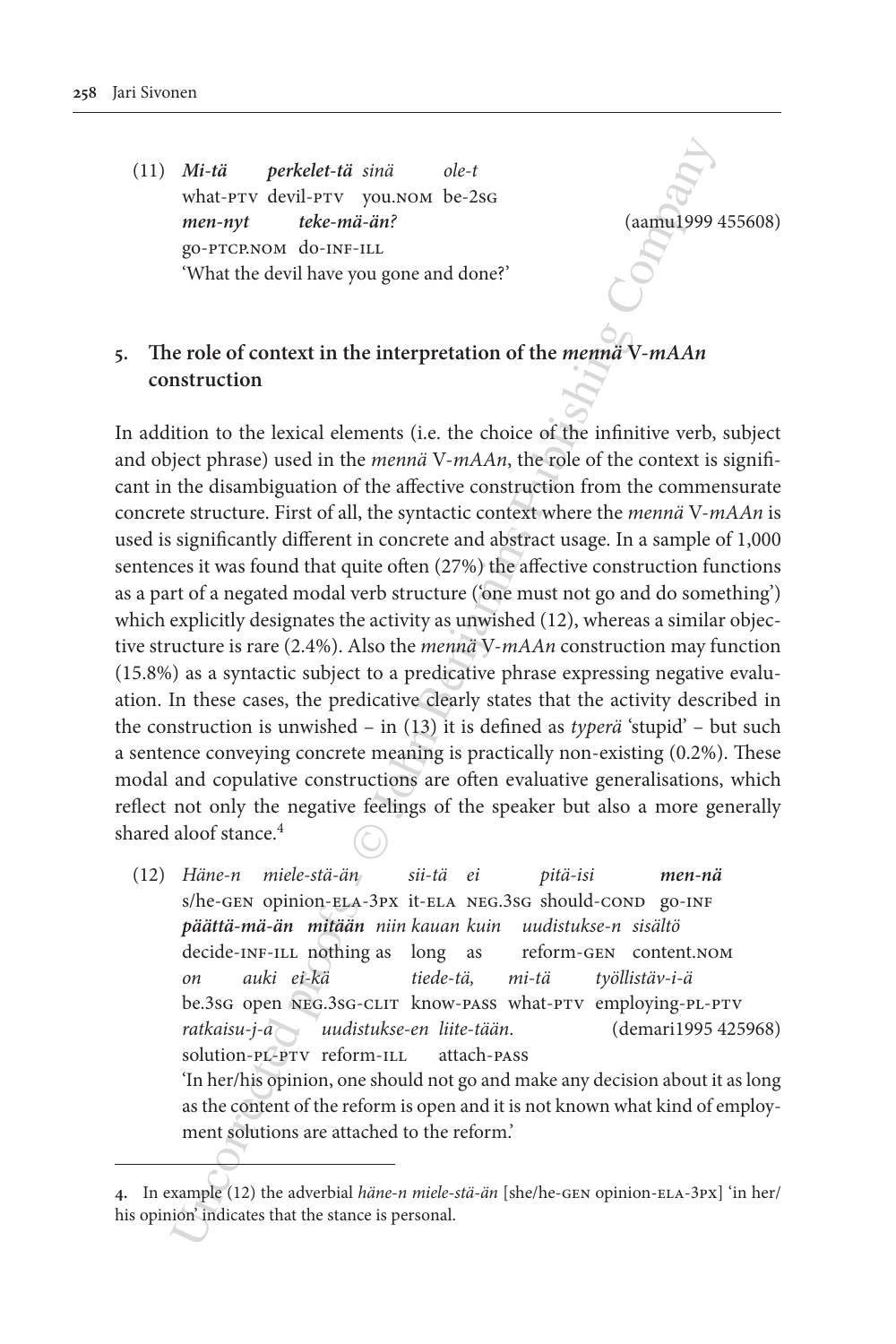(13) *Osaaminen on juuri Jyväskylä-ssä ja työntekijö-i-ssä* know-how.nom be.3sG precisely Jyväskylä-INE and worker-PL-INE *siellä, joten ol-isi typerä-ä men-nä muutta-ma-an* there so be-COND.3sG stupid-PTV go-INF change-INF-ILL *mitään sii-nä*. (kesu1999 301135) nothing it-ine 'Know-how is precisely in Jyväskylä and in workers, so it would be stupid to go and change anything in it.'

The *mennä* V-*mAAn* construction is often accompanied by an adverbial modifier which expresses negative evaluation of the described situation, such as *valitettavasti* 'regrettably' in example (14). In a sample of 1,000 *mennä* V-*mAAn* construction instances, 49 different adverbials occurred and 12 of them had clearly negative tone (e.g. *idioottimaisesti* 'idiotically', *hölmöyttään* 'due to her/his foolishness', *tyhmyyttään* 'due to her/his stupidity'). Though the frequencies of these adverbials are very low, this seems significant when considering that a similar amount of the commensurate neutral *mennä* V-*mAAn* phrase contained only two adverbials associated with such a negative meaning.

(14) *Palloliitto on valitettavasti men-nyt* football association.nom be.3sg regrettably go-PTCP.NOM *anta-ma-an näi-lle puhe-i-lle lisäkatet-ta*. (tusa1998 322911) give-INF-ILL these-ALL talk-PL-ALL extra reliability-PTV 'The football association has regrettably gone and given these talks extra significance.'

Osaminen on juuri Jyväskylä-ssä ja työntekijä-iskuv-howaton be.<br>36<br/>correctedly pydiskylä-inst and workey-protingly-iskuv-howaton belia digitary of<br/>the second of the metalling differed and the metalling differed pr The different negatively biased elements used in abstract construction strengthen the affective meaning of the whole sentence, in other words they constitute a negative "semantic prosody" in terms of Louw (1993, p. 157) and in that way guide the interpretation of the sentence. It is not at all odd that conceptually similar elements such as the *mennä* V-*mAAn* construction and expressions associated with negative sense co-occur in sentences. As Langacker (1987, p. 278) argues, when different structures have common substructures they can be integrated to form a coherent expression. In Finnish, for instance, it has been noted that expressions containing similar modal meanings go together (ISK, 2004, p. 1486). Similarly, the lexemes accompanying the negatively evaluating *mennä* V-*mAAn* construction are often associated with negative bias.

If the *mennä* V-*mAAn* construction occurs without any negative element described above, the affective construction can be disambiguated from the concrete reading on the grounds of a locative adverbial. If the construction is accompanied by a locative adverbial, it is prototypically in the inessive ('in') or adessive ('at')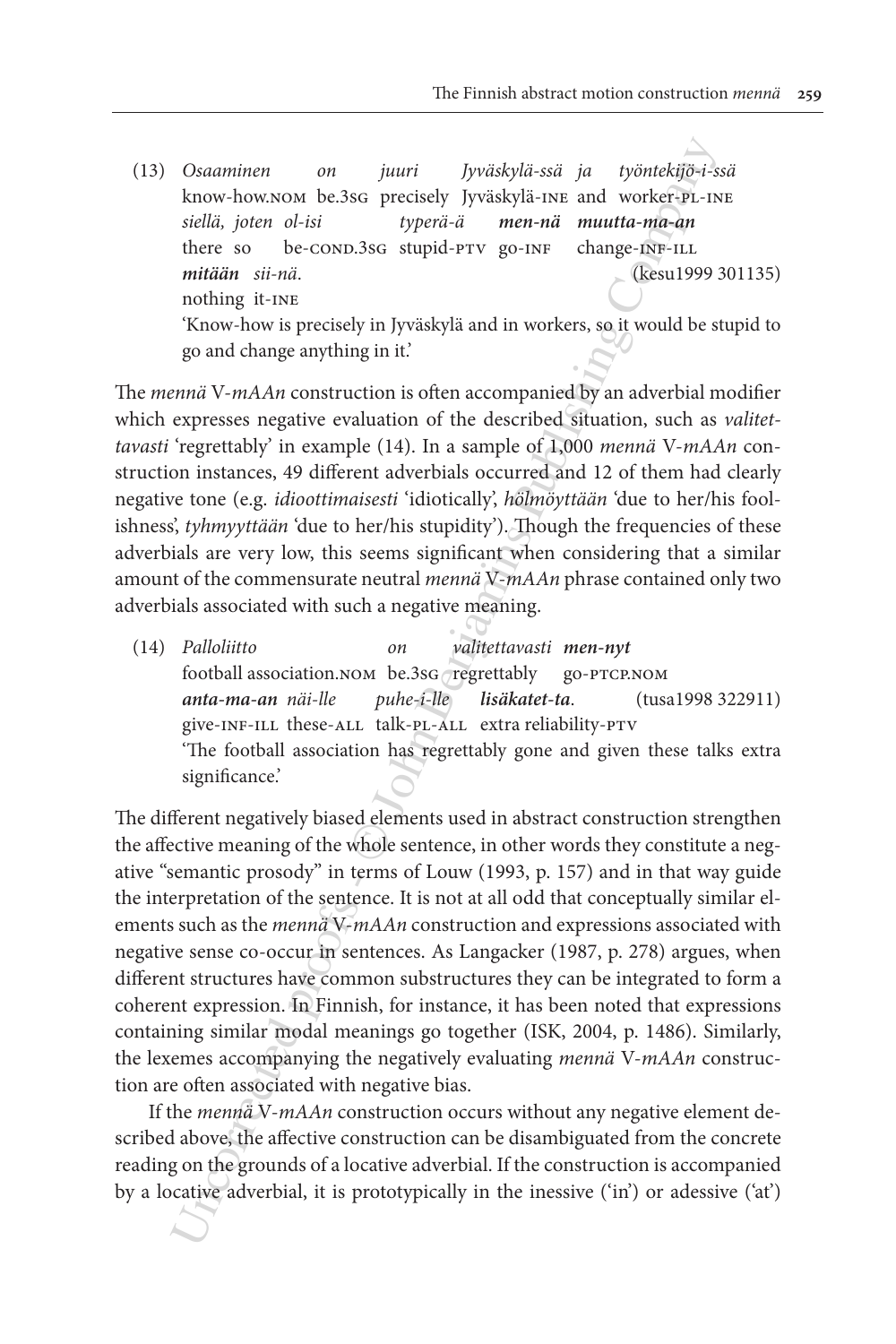case, not in an illative ('into') or allative ('to') case, because the yould suggest the existence of a goal of actual motion. Thus, in example  $(14)$  locative adverbial *televisio-ssa* [television-ine] 'on the television' supports a non-motional affective reading, whereas the same adverbial in the illative case (*televisio-on* [television-ILL] 'to the television') would suggest concrete motion – see also example (3).

(15) *Ja nyt hän on men-nyt sano-ma-an si-llä* and now s/he.nom be.3sG go-PTCP.NOM say-INF-ILL it-ADE *tava-lla 60-vuotispäivä-nsä kunnia-ksi televisio-ssa* manner-ADE 60th birthday- $\sum_{k=1}^{\infty}$ RN honour-TRA television-INE *kaike-lle kansa-lle*. (karj1992 188575) all-ALL people-ALL 'And now s/he has spoken like that on the television to all the people, in honour of her/his 60th birthday [though s/he should not have].'

ot in an illative ('into') or allative ('to') case, because the conduction series or a goal of actual motion. Thus, in example (1422-10cet televisions (lelevisions - Digit) on the television is upposed concrete. motion is In addition to case, the position of the locative adverbial has influence on the interpretation of the sentence. Such an adverbial between the finite and infinite verbs is virtually non-existent in the *mennä* V-*mAAn* construction, because when situated immediately after the motion verb (e.g. *mennä koti*-*in luke*-*ma*-*an kirja*-*a* [go home-ill read-inf-ill book-ptv] 'to go home to read a/the book') the adverbial disturbs the coherence of the *mennä* V-*mAAn* structure and indicates concrete motion. As a matter of fact, it is typical (61.7%) that there is not any word between the affective construction's two verbs. For instance, in example (16) an affective reading is quite strong, but if the locative adverbial was placed between the verbs 'go' and 'argue' (i.e. *mennä kauppiaspäiv*-*i*-*lle pauhaa*-*ma*-*an* [go trade fair. PL-ALL argue-INF-ILL] 'go to the trade fair to argue') an interpretation of concrete motion would be plausible.

(16) *Ei ol-isi mitään syy-tä men-nä pauhaa-ma-an* neg.3sg be-cond.3sg nothing reason-ptv go-inf argue-inf-ill *kuluttaja-n asia-a kauppiaspäiv-i-lle.* (hs1995vk 734508) consumer-GEN business-PTV trade fair-PL-ALL 'There would be no reason to go and argue about consumer matters at the trade fair.'

The *mennä* V-*mAAn* construction has an affective meaning even if there is no other element in the same sentence to corroborate it. In these relatively frequent cases (25.5%) a larger context triggers the meaning of disapproval. In example (17) the *on men-nyt lupaa-ma-an kansanäänestykse-n* [be-3sg go-ptcp.nom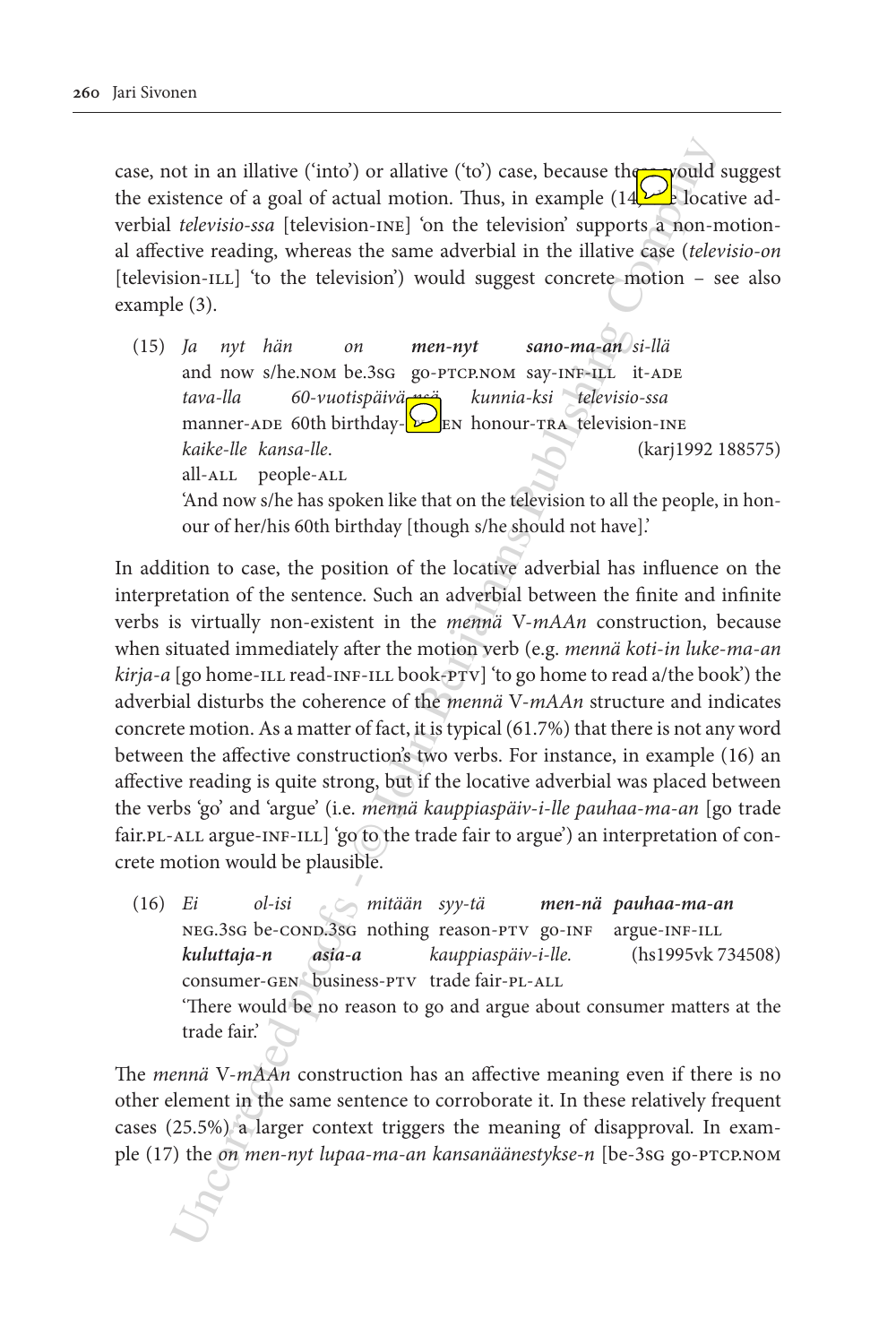promise-inf-ill referendum-acc] 'has gone and promised a referendum' structure conveys the speaker's negative evaluation (which shows clearly when compared with the neutral *on luvan-nut kansanäänestykse*-*n* [be.3sg promise-ptcp. nom referendum-acc] 'has promised a referendum') but it is only the next sentence (after the *ja* 'and' conjunction) which reveals why the act of promising a referendum is considered as unwished.

(17) *Wahid on men-nyt lupaa-ma-an kansanäänestykse-n* Wahid.nom be.3sG go-PTCP.NOM promise-INF-ILL referendum-ACC *toise-lle-kin kapinamaakunna-lle Acehi-lle ja voi* another-all-clit revolting province-all Aceh-all and may.3sg *joutu-a pahasti napi-t vastakkain paitsi* end up-inf badly button-pl.nom vis-à-vis not only *varapresidentti-nsä myös armeija-n kanssa*. (aamu1999 442537) vice precident-3px.gen also army-gen with 'Wahid has gone and promised a referendum to another province in revolt, Aceh, and may end up at loggerheads not only with his vice-president but also with the army.'

ise.<br>186-1818-1111-111. referendum-Acc] 'has gone and promised a referendum<br>weys the speaker's negative evaluation (which shows clearly when<br>differend paramela and more mut kansanianeary<br>bose-net because why the self-of p The above analysis illustrates how the context disambiguates the affective *mennä*  V-*mAAn* construction from the commensurate literal structure. Moreover, the context can also be used to endorse the structure's status as a construction. According to Goldberg (1995, p. 4), a criterion for a construction is that its semantic properties are not strictly predictable. However, in her revised view (Goldberg, 2006, p. 5) she adds that merely a sufficient frequency is enough for construction status, regardless of predictability. The Finnish *mennä* V-*mAAn* corresponds to these prerequisites well. As mentioned earlier, the affective meaning of the *mennä* V-*mAAn* construction cannot be derived from the lexical meanings of its components. Moreover, if the verb *mennä* was replaced by whichever near-synonymous motion verb, such as *kulkea* 'proceed', *siirtyä* 'move' or *käydä* 'step', the structure would only indicate neutral concrete movement without any affective tone. As Wulff (2006) demonstrates, calculating the lexemes appearing in and with certain grammatical structure can be used when deciding whether structures can be considered as different constructions. Following this idea, the construction status of the *mennä* V-*mAAn* can be supported not only by the semantic criteria but also by quantitative analysis of the lexemes used in it and in its near context, as there is an observable difference in the choice of the infinitive, subject and object lexemes and adverbial modifiers in accordance with the concrete and abstract meaning.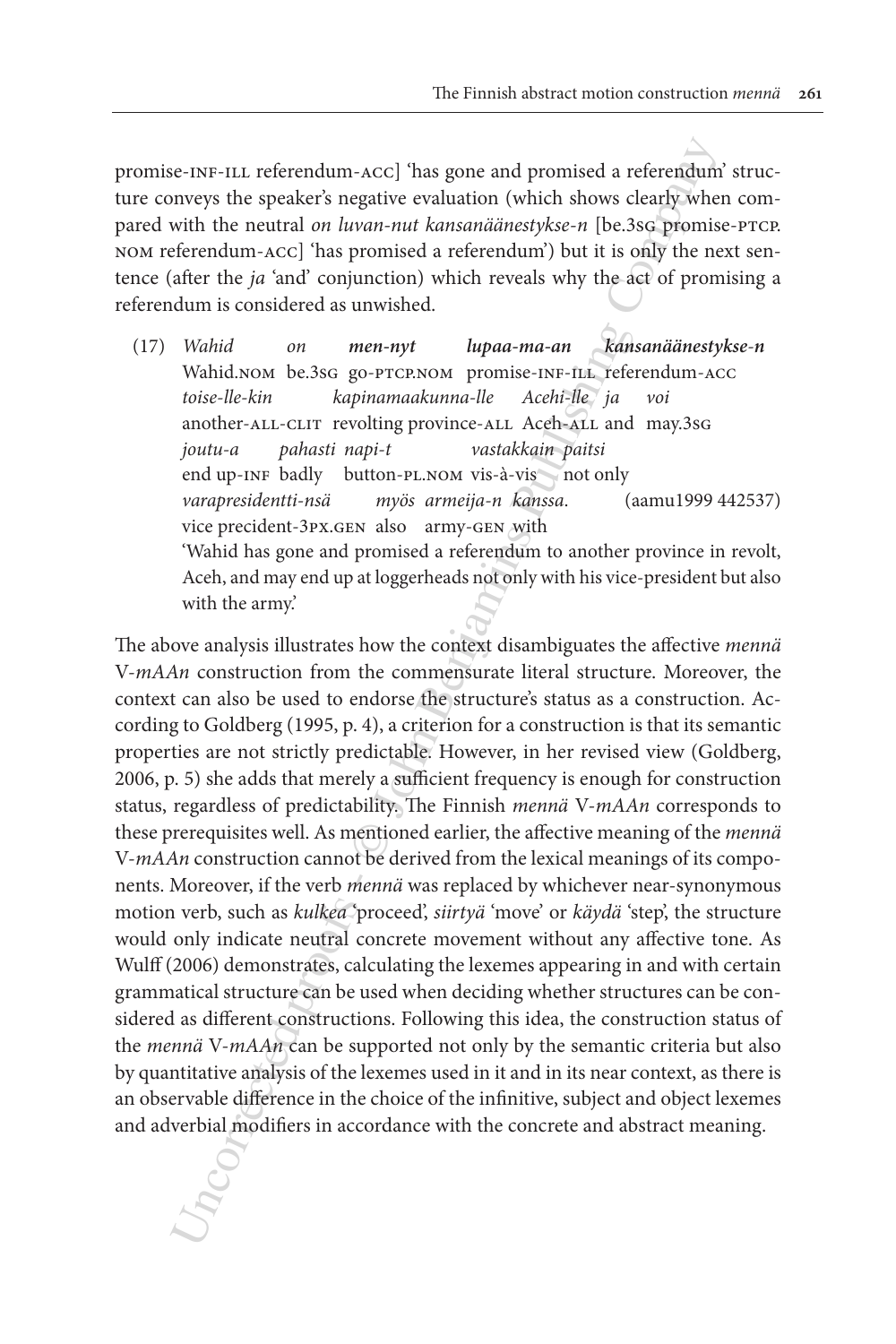# **6. The grammaticalization of the** *mennä* **V-***mAAn* **construction: From concrete motion to expression of disapproval**

e grammaticalization of the *menna* V-*mAAn* construction<br>
and concrete motion to expression of disapproval<br>
glp this paper focuses on the abstract *menna* V-*mAAn*-Constructed properties, the *menna* V-*mAAn* bunnaiting Although this paper focuses on the abstract *mennä* V-*mAAn* construction in Modern Finnish, it is worthwhile illuminating its semantic development. As mentioned earlier, the *mennä* V-*mAAn* phrase is most often used for referring to concrete motion followed by activity expressed in the structure's infinitive element. In addition, the direction of semantic change is typically from concrete to abstract, not vice versa. Keeping this in mind, the grammaticalization path of the *mennä* V-*mAAn* construction may follow a development from expressions of concrete motion across motion which is combined to unwished activity to a stage where examples of affective construction co-exist with the others, as is typical for an ongoing grammaticalization process (see, for example, Busse, 2002, p. 289):



In order to discover whether this hypothesis is correct, a sample of older Finnish was analysed. This data has a total of 529 *mennä* V-*mAAn* phrases and consists of material from the mid-16th century (the oldest possible Finnish data available) to the year 1820, examples from Early Modern Finnish (1820–1870) and finally examples from a sample of literary texts written by well-known Finnish authors of the time period 1880–1930. The occurrences of the *mennä* V-*mAAn* phrases were analysed in this material, and the findings are summarized in Table 2.

The three main columns illustrate time periods. The columns are divided into three sub columns based on semantic type of the examples. The sub columns "Concrete and neutral" on each left side show the number of *mennä* V-*mAAn* phrases which can only be given a concrete reading without any reference to negative activity. The middle columns "Concrete and unwished" stand for those cases

| Old Finnish<br>$(ca 1540 - 1820)$ |                                                                      | Early Modern Finnish<br>$(1820 - 1870)$ |                |                                        | Sample of Literary Texts<br>$(1880 - 1930)$ |                |                                        |                               |
|-----------------------------------|----------------------------------------------------------------------|-----------------------------------------|----------------|----------------------------------------|---------------------------------------------|----------------|----------------------------------------|-------------------------------|
| and<br>neutral                    | Concrete Concrete Abstract<br>and $\mathbf{u}\mathbf{n}$ -<br>wished | construc-<br>tion                       | and<br>neutral | Concrete Concrete<br>and un-<br>wished | Abstract<br>construc-<br>tion               | and<br>neutral | Concrete Concrete<br>and un-<br>wished | Abstract<br>construc-<br>tion |
| 77<br>97.5%                       | $\mathfrak{D}$<br>2.5%                                               | 0%                                      | 77<br>90.6%    | $1.2\%$                                | 8.2%                                        | 337<br>92.3%   | 6<br>1.7%                              | 22<br>6.0%                    |
|                                   |                                                                      |                                         |                |                                        |                                             |                |                                        |                               |

**Table 2.** Semantic division of the *mennä* V-*mAAn* phrase occurrences from the mid-16th century to the 1930s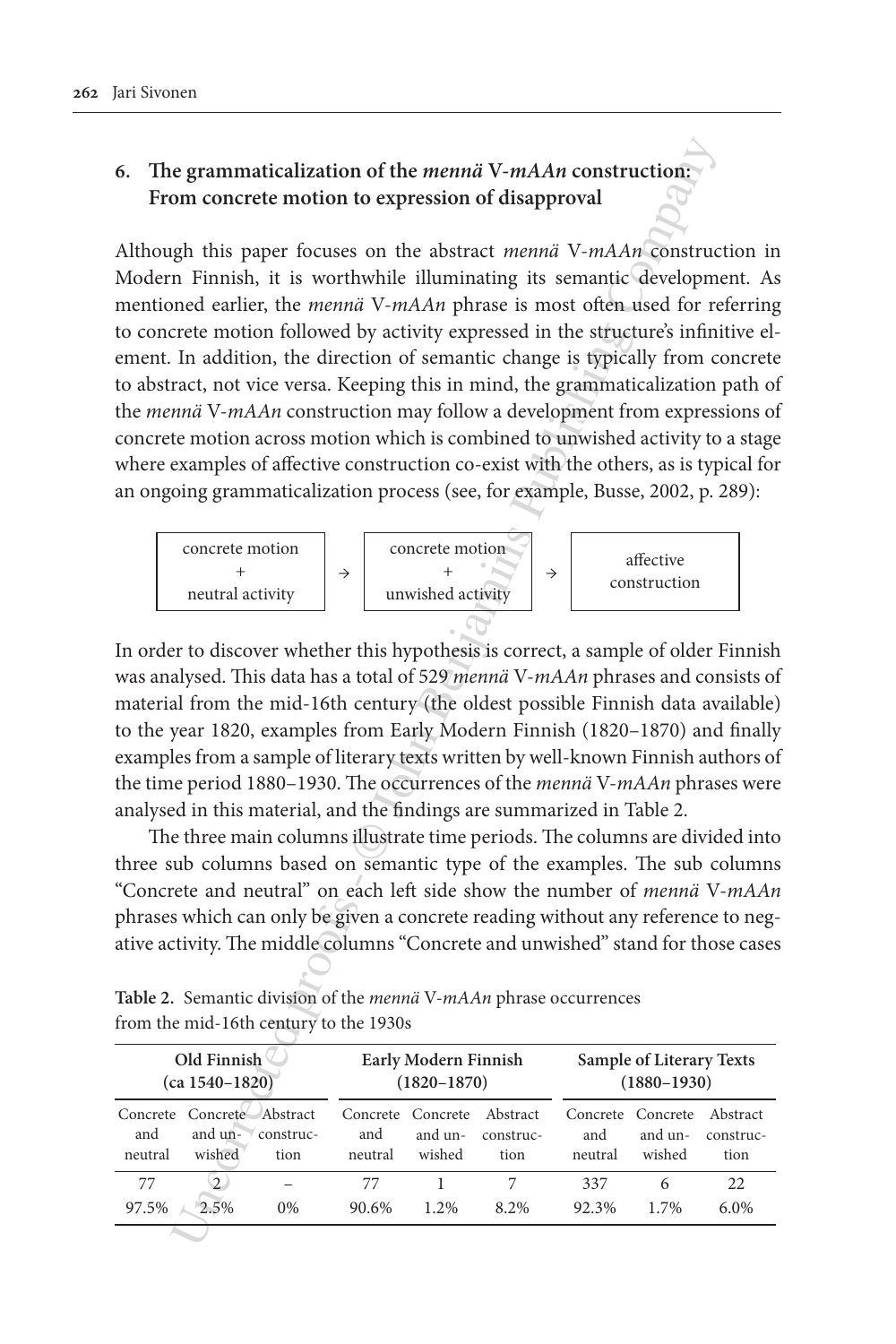where the *mennä* verb refers to concrete motion but the activity expressed in the infinitive element is unwished, as in example (18) from the late 17th century and the act of stealing. The sub columns on the right show the number of examples which have only a non-motional affective reading and are therefore best considered as instances of the *mennä* V-*mAAn* construction.

(18) *Jos taas mene-t warasta-ma-an Kyllä-s sijt* if on the other hand go-2sG steal-INF-ILL yes-CLIT then *saa-t palca-n paha-n*. (Menn 1699-A2b) get-2sg reward-acc nasty-acc 'If, on the other hand, you go and steal, you will then get a nasty reward.'

In example (18) the concrete motion sense (expressed by the finite verb) and the unwished activity (expressed by the infinitive) are interwoven. It is plausible to argue that cases like this may have initiated the grammaticalization process of the *mennä* V-*mAAn* construction, as they enable a reinterpretation of the event in such a way that the concrete motion gets undermined and the disapproving stance towards the activity expressed in the infinitive is highlighted. The next step of the grammaticalization process can be traced to the late 19th century where the first indisputable occurrence of the non-motional *mennä* V-*mAAn* construction can be found (19).

(19) *Vaan kieliopillinen järki ei saa mennä* but grammatical.nom mind.nom neg.3sg must go *korjaa-ma-an kiel-tä.* (Kieletär 1871-37) correct-inf-ill language-ptv 'But the grammatical mind must not go and correct language.'

the *menuid* verb refers to concrete motion but the activity expresses<br>ve element is unwished, as in example (18) from the late 17 h/e card<br>and random of stealing. The sub columns on the right show the numbigive<br>of extend Indeed, the analysis of older data supports the aforementioned grammaticalization hypothesis. Table 2 shows that no occurrences of the affective construction were found in the Old Finnish data and only few in the Early Modern Finnish. However, this is not to say that the abstract construction definitely did not exist as early as in the 16th century – it merely indicates that there is no written evidence of its usage. What Table 2 does demonstrate is that the more modern the data is, the more frequently the *mennä* V-*mAAn* construction is used. Even though the percentage value of the affective instances (when compared to non-motional concrete examples) is actually even higher in Early Modern Finnish data (8.2%) than in the Sample of Literary Texts (6.0%), the absolute number of occurrences (22 examples) suggests that the *mennä* V-*mAAn* construction definitely started its expansion in the early 20th century at the latest. To sum up, it seems evident that during the past 150 years the grammaticalization process of the *mennä* V-*mAAn*  construction has been vivid, since in the modern language (late 20th century)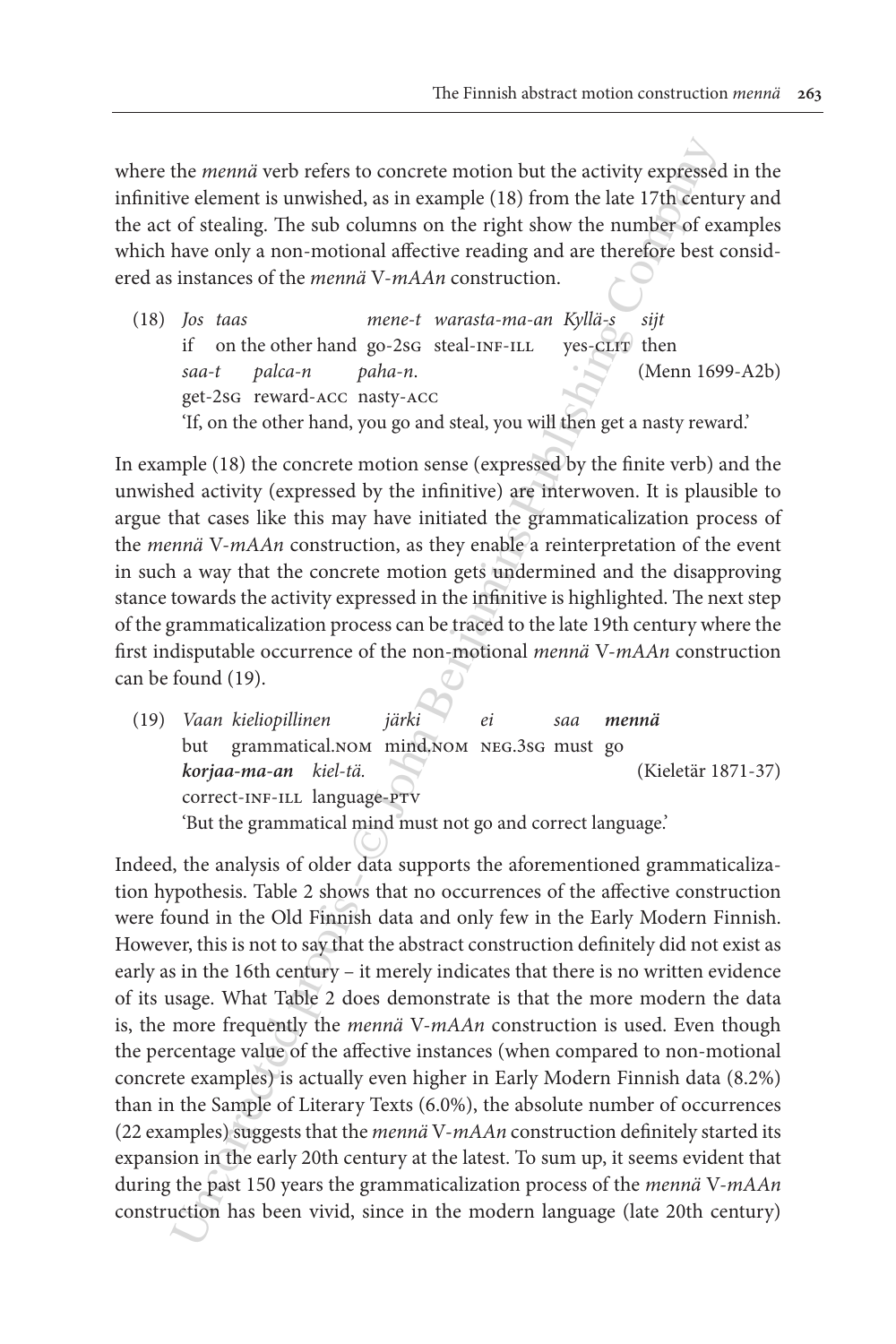data the construction has reached remarkable frequency: now approximately every fifth (20.1%) *mennä* V-*mAAn* phrase does not express physical motion but is an instance of the affective construction.

# **7. The motivation of the** *mennä* **V-***mAAn* **construction**

is construction has reached remarkable frequency: now approximan (20.1%) *mema*ii V-*mAAn* phrase does not express physical motion ance of the affective construction.<br> **Endiversely** data of Modern Finnish shows how the *m* The corpus data of Modern Finnish shows how the *mennä* V-*mAAn* construction is used and how it can be differentiated from similar structures expressing concrete motion. For its part, the data from old Finnish reveals how the construction might have developed. However, none of the data gives much help when the motivation of the construction is concerned. Motivation in language has been one of the key topics in cognitive research. However, as Radden and Panther (2004, p. 2) observe, what is meant by it varies a great deal. In this paper, motivation is seen as a non-arbitrary relationship between linguistic form and meaning in a way that through motivation linguistic structures begin to "make sense", i.e. there is a reason for the presence of certain lexical and grammatical elements that an expression contains. From the point of view of motivation, the *mennä* V-*mAAn*  construction includes two intertwined features: (i) the motion verb *mennä* 'go' used with no reference to physical motion and (ii) the negatively evaluating affective meaning. Constructions containing verbs of motion are particularly useful for an analysis of motivation in language. It is a well-known fact that many frequently used motion verbs are subject to various semantic developments in world languages (Givón, 1973), e.g. they may lose the meaning of motion and start to express other kinds of meanings. For example, in English the verb *go* has been grammaticalized into a future time and intention marker (*be going to*)5 (Heine, Claudi, & Hünnemeyer, 1991; Langacker, 2008, p. 538). Furthermore, one may both *go home* and *go mad* and only the former phrase expresses motion, whereas the latter refers to a change in a state of mind (for figurative usages of 'go' and 'come' in Finnish, see Huumo & Sivonen, 2010).

It is emphasized in cognitive semantics that semantic developments are not random but often motivated. Panther and Radden (2011, pp. 12–13) argue that motivation is a matter of degree and the more transparent the meaning of a linguistic unit is, the more motivated it can be considered. In the *mennä* V-*mAAn*  construction the most transparent element is the motion verb. It is suggested by Croft (2003, p. 65) that the parts of linguistic constructions have recurring

**<sup>5.</sup>** Interestingly, in Finnish, presumably due to borrowing from the Swedish language, the opposite deictic verb *tulla* 'come' is used for referring to the future, whereas its deictic counterpart *mennä* 'go' has other extensions, one of which is the theme of this paper.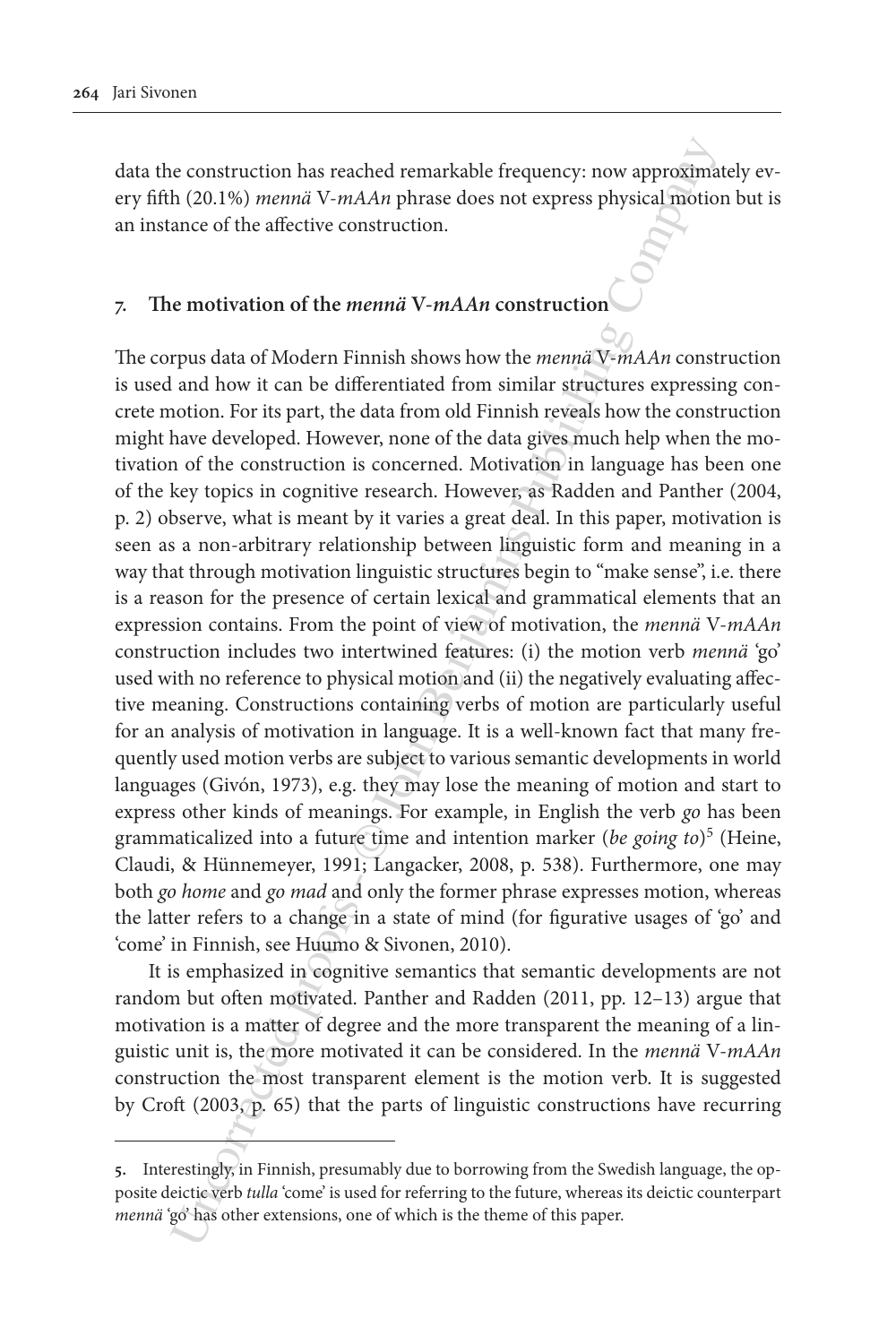meanings in most of their various contexts, and the recurrent aspects of meaning sanction the usage of these elements. As mentioned earlier, in its literal sense the *mennä* V-*mAAn* phrase expresses motion into some location, followed by the activity described in the infinitival complement. In addition, the verb *mennä* itself expresses motion along a path and "most often towards some destination" (KS s.v. *mennä*). Bearing this in mind, the affective *mennä* V-*mAAn* construction is likely to have some connection to actual motion.<sup>6</sup> Thus what is most relevant in understanding how the *mennä* V-*mAAn* construction gains its meanings is how literal movement "towards a destination" presupposed by the verb *mennä* can be interpreted in an abstract way apart from physical motion.

ngs in most of their various contexts, and the recurrent aspects of m<br>on the usage of these elements. As mentioned earlier, in its ligeral set<br>secribed in the infinitival complement. In addition, the verty metallities<br>of Stefanowitsch (1999, p. 123) notes that though verb structures which contain two verb lexemes but express only one verbal concept have been broadly studied, the analyses tend to focus on the structures' formal properties, not their semantics. To some extent, this is also the case with the Finnish *mennä* V-*mAAn* construction. In earlier Finnish studies it has been noted that when the verb *mennä* is followed by another verb in the MA infinitive illative case, the expression conveys meanings other than motion (Kiuru, 1977, p. 263), such as undesirable activity or thoughtlessness of the action (Larjavaara, 1990, p. 261). The recent reference grammar of Finnish (ISK, 2004, pp. 463, 1205) states that Finnish verbs of motion have specialized meanings when followed by another verb in the MA infinitive and, for example, the verb *mennä* expresses an undesirable and imprudent act in such structures. Furthermore, it is mentioned in dictionaries as a specialized usage that the verb *mennä* can convey a criticizing attitude or an aloof stance (KS s.v. *mennä*). However, what seems to be lacking so far is an explanation as to why there is a verb of motion but no reference to physical motion in this construction, and how its affective meaning emerges. It is argued here that previous observations can be elaborated by sketching an explanation based on the metaphorical conceptualization of concrete sense of this polysemous verb.

Polysemy has been one of the main themes in the cognitive paradigm. Cognitive semantics has adopted the view that different senses of polysemous expressions, both separate lexemes and different types of complex constructions, are related to each other through general cognitive principles, such as metaphor, metonymy, generalization, specification and image-schematic transformations (Cuyckens & Zawada, 2001, p. xiv; Stefanowitsch, 1999, pp. 125, 128). These means of construal also apply to the *mennä* V-*mAAn* construction, as its affective

**<sup>6.</sup>** Moreover, *mennä* is also a basic deictic verb of motion and expresses movement away from the speaker or from the deictic centre. If this is re-interpreted as abstract motion away from the speaker's approving stance, it gives further support to the argument that the affective meaning of the *mennä V-mAAn* construction has its roots in the concrete usage of *mennä*.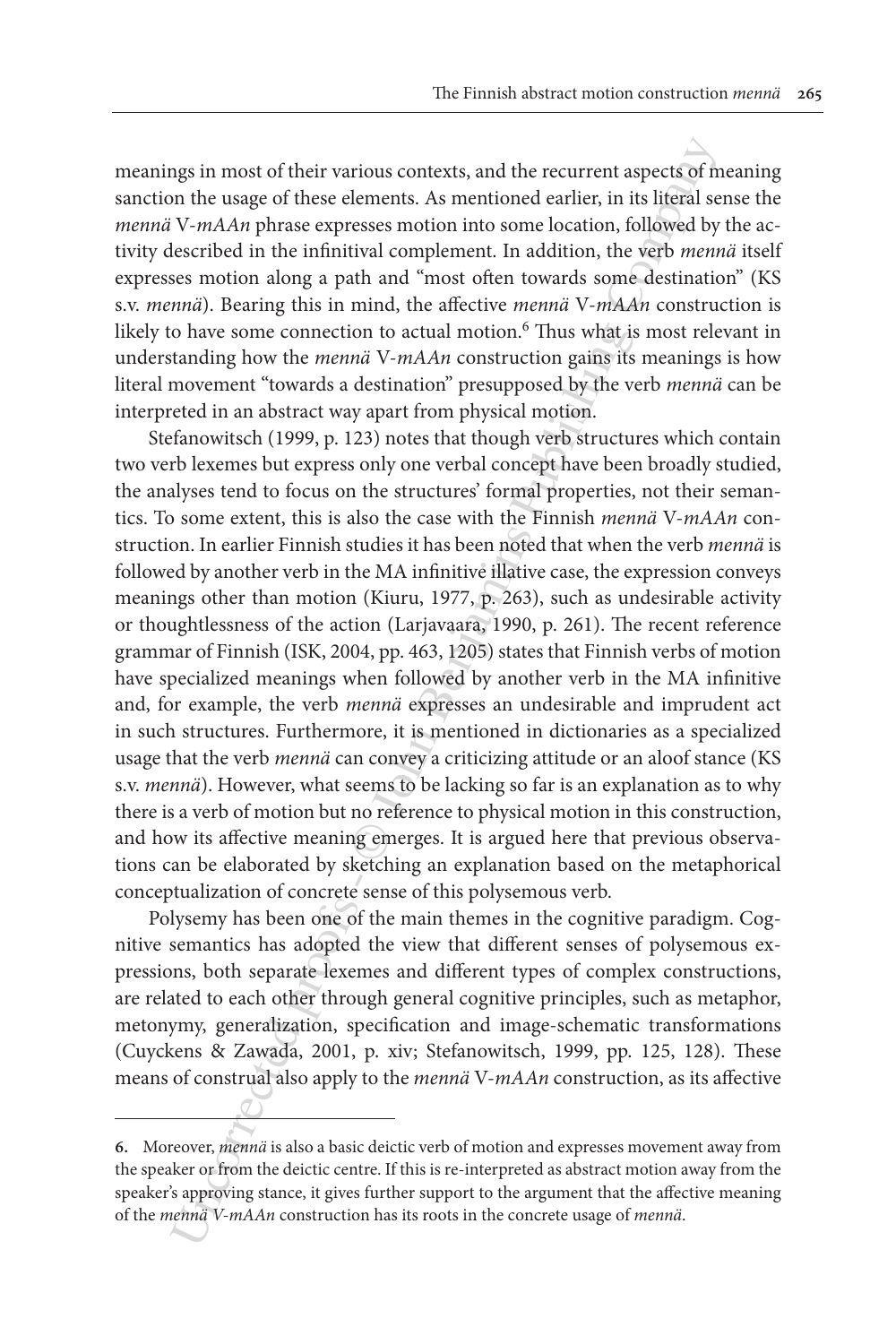meaning is not random but related to other senses of the verb *mennä* via metaphorical conceptualization and image-schema patterns. The argument supported in this paper is that the lexical (the motion verb) and the grammatical (the illative case of the infinitival complement) forms, as well as the affective meaning of the construction, begin to make sense when the construction is seen as an elaboration of image schematic pattern where the trajector, in its abstract motion, deviates from its projected "path" and winds up in an erroneous destination.

According to Talmy (1975, p. 181), the path can be defined as "the respect in which one object is considered as moving or located to another object" in a motion situation. A path may be latent but still an obligatory component of all motion-events: no motion can be produced without a moving entity following a path (Slobin, 2004, p. 238), though not every verb of motion lexicalizes it (for the lexicalization patterns of the path in Finnish, see Sivonen, 2010). In addition to the track itself, the schema of path includes a starting point as well as an ending point of the motion, even though these elements do not need to be profiled by a motion verb nor expressed in a sentence referring to a motion event, as pointed out by Svorou (1994, p. 29). In Talmy's (2000, pp. 265–268) terms, the windowing of attention can be set into different portions of the path (e.g. starting point, intermediate section, ending point) by lexical and syntactic means.

ng is not random but related to other senses of the verb mentizy of<br>al conceptualization and image-schema patterns. The argument suppor-<br>is that the lexical (the motion verb) and the grammatized (the minimized approximate In the *mennä* V-*mAAn* construction the trajector is conceived of as abstractly moving along a path and "into" the activity expressed by the construction's infinitive verb. It is a common phenomenon that activities are metaphorically conceived of as substances (Lakoff & Johnson, 1980, pp. 30–32; Kövecses, 2002, p. 35; 2006, p. 193). Therefore they can "take in" other entities such as the agent of the activity (consider, for example, the usage of the preposition *into* in *How did you get into teaching computer science?*). Moreover, the infinitival complement's illative case gives support to the trajector's abstract motion, $<sup>7</sup>$  since the basic meaning</sup> of the Finnish illative is "into" (Huumo & Ojutkangas, 2006, pp. 13–14). This explains why the MA infinitive is used in this construction: it is the only infinitive in Finnish that contains the illative case. However, even though the abstract motion "into" the activity accounts for the presence of the motion verb and the illative case of the construction's infinitival complement, it does not yet motivate the meaning of negative evaluation.

**<sup>7.</sup>** In cognitive semantics the usage of motion verbs is often divided into two main types. The "objective motion" refers to what is normally understood as motion: physical movement of some entity through three-dimensional space (e.g. *A man is running to the valley*). "Abstract motion", on the other hand, refers to situations where a motion verb is used for describing various types of dynamic change (e.g. *The milk is about to go sour*). (Langacker, 1987, pp. 170–173; 1990, pp. 155–160; see also Talmy, 2000, pp. 101–102.)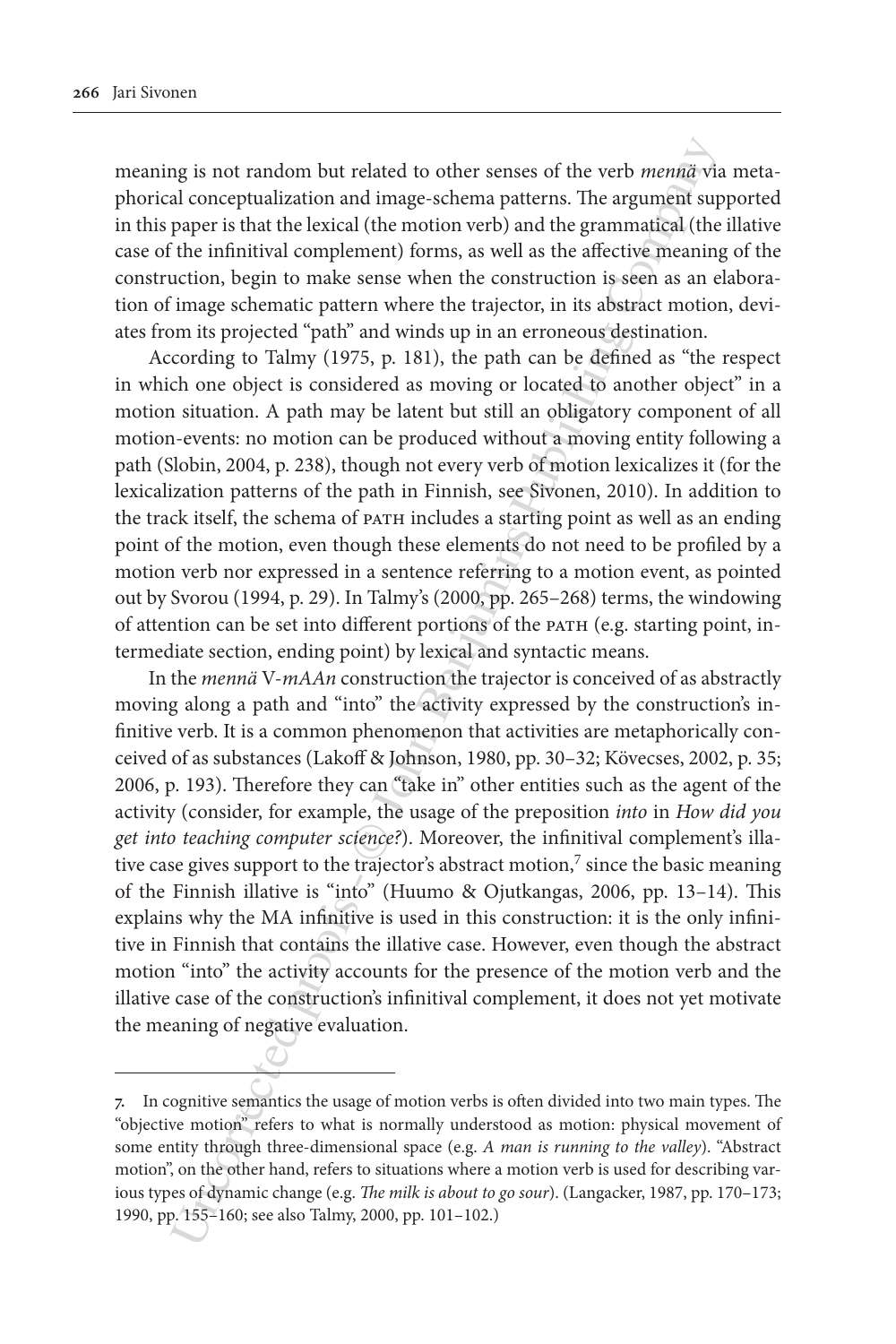The negatively evaluating affective meaning of the *mennä* V-*mAAn* construction can be explained in terms of underlying image schemas. As characterized by Langacker (2008, p. 32), image schemas are schematized patterns of activity abstracted from everyday bodily experience. These schemas seem to have a convincing explanatory value concerning linguistic motivation, as they provide the source domain in metaphorical mappings. For example, Stefanowitch (1999) analyses the *go-and-verb* construction (e.g. *Look what you have gone and done!*) from a cross-linguistic perspective and concludes that this construction is motivated by combinations of image schematic properties of the verb *go* and the second verb occurring in the expression. He argues that the meaning of 'disapproval' and 'evaluation of an action as stupid' expressed in this construction can be explained in terms of a blended schema based on more basic schemas of divergence and action (Stefanowitch, 1999, pp. 123, 129–130).

e negatively evaluating affective meaning of the *mema*  $N$ -*mAAry* conderating affective meaning of the *mema*  $N$ -*mAAry* conderate (2008, p. 32), image schemas. As characted patters (2008, p. 32), image schemas are sch However, the *go-and-verb* construction integrates two finite verbs, whereas the Finnish *mennä* V-*mAAn* construction contains a goal-like infinitive as its latter component. It is a characteristic property of image schemas that they can undergo transformations from one schema into another (Evans, 2007, pp. 108–109) and therefore novel schemas can arise from embodied human experiences. Indeed, a novel path schema needs to be postulated to uncover the conceptual bases of the *mennä* V-*mAAn* construction's negatively evaluating meaning. The affective meaning is based on a blend of two basic motion schemas, the source-pathgoal schema (Johnson, 1987, p. 126) and the divergence schema (Stefanowitch, 1999, p. 129), which are illustrated in Figures 1 and 2. These schemas constitute a novel blended schema of deviant path  $\wp$  neous goal (Figure 3). The affective meaning of the construction is based on a metaphorical conceptualization where the trajector, while abstractly moving towards the destination projected by the speaker, abandons its correct route and consequently arrives at a false destination (i.e. the activity expressed in the construction's infinitival element). In other words, the contrast with the desired course of events is conceptualized as the trajector's abstract motion into a deviant ending point, which explains why the activity expressed in the construction's infinitival element is understood as unwished. This pattern is illustrated in Figure 3 by the trajector's ascending turn from the expected path (dashed line) and goal and ending up in the erroneous destination (unwished activity).



**Figure 1.** The source-path-goal schema (Johnson, 1987, p. 126)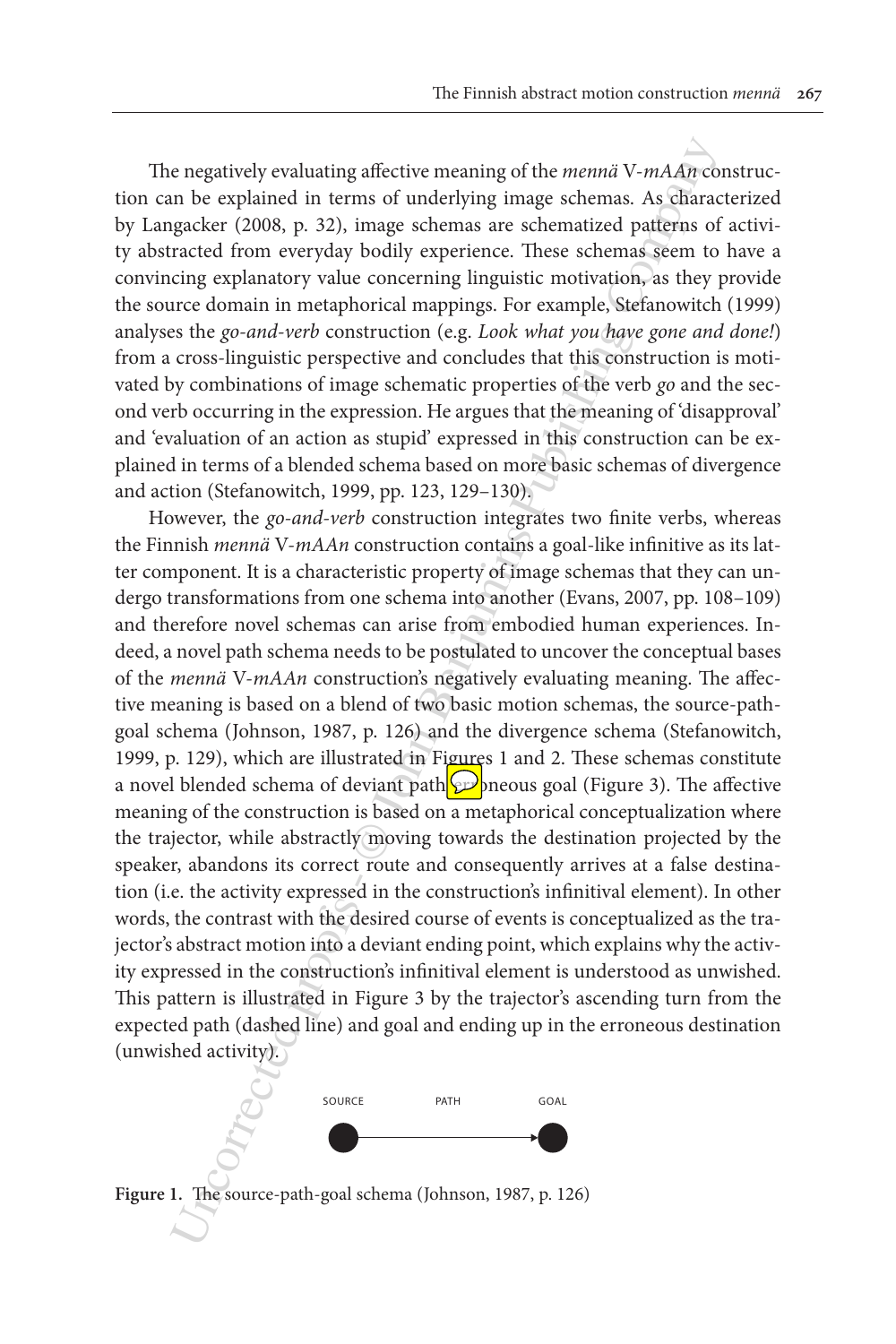

**Figure 2.** The divergence schema (Stefanowitch, 1999, p. 129)



**Figure 3.** The deviant path – erroneous goal schema motivating the affective meaning 'do something unwished' of the Finnish *mennä* V-*mAAn* construction

2. The divergence schema (Stefanovitch, 1999, p. 129)<br>
2. The divergence schema (Stefanovitch, 1999, p. 129)<br>  $\overline{PR}$ <br>
3. The devian path – erroneous goal schema motivating the affective meeting<br>
3. The deviant path – er To sum up, by utilizing the blended schema deviant path – erroneous goal, the *mennä* V-*mAAn* construction fuses the lexical semantics of the verb *mennä* and the meaning of the infinitival element into a single event frame and hence enables the speaker to construe the event as unwished. This pattern can be supported by further evidence involving parallel figurative expression. Indeed, many Finnish figurative expressions containing the verb *mennä* have a strong tendency to relate to negative states or actions (Onikki-Rantajääskö, 2001, p. 207). However, it is sensible to compare the *mennä* V-*mAAn* construction only with those figurative expressions which involve the sense of unwished situation or are connected to the same path schema. These include idioms given in (20)–(23).

- (20) *mennä piele-en* gojamb-ill lit. 'go into a jamb' 'go wrong'
- (21) *mennä metsä-än* goforest-ill lit. 'go into a forest' 'go wrong'
- (22) *mennä pu-i-hin* gotree-pl-ill lit. 'go into trees' 'go wrong'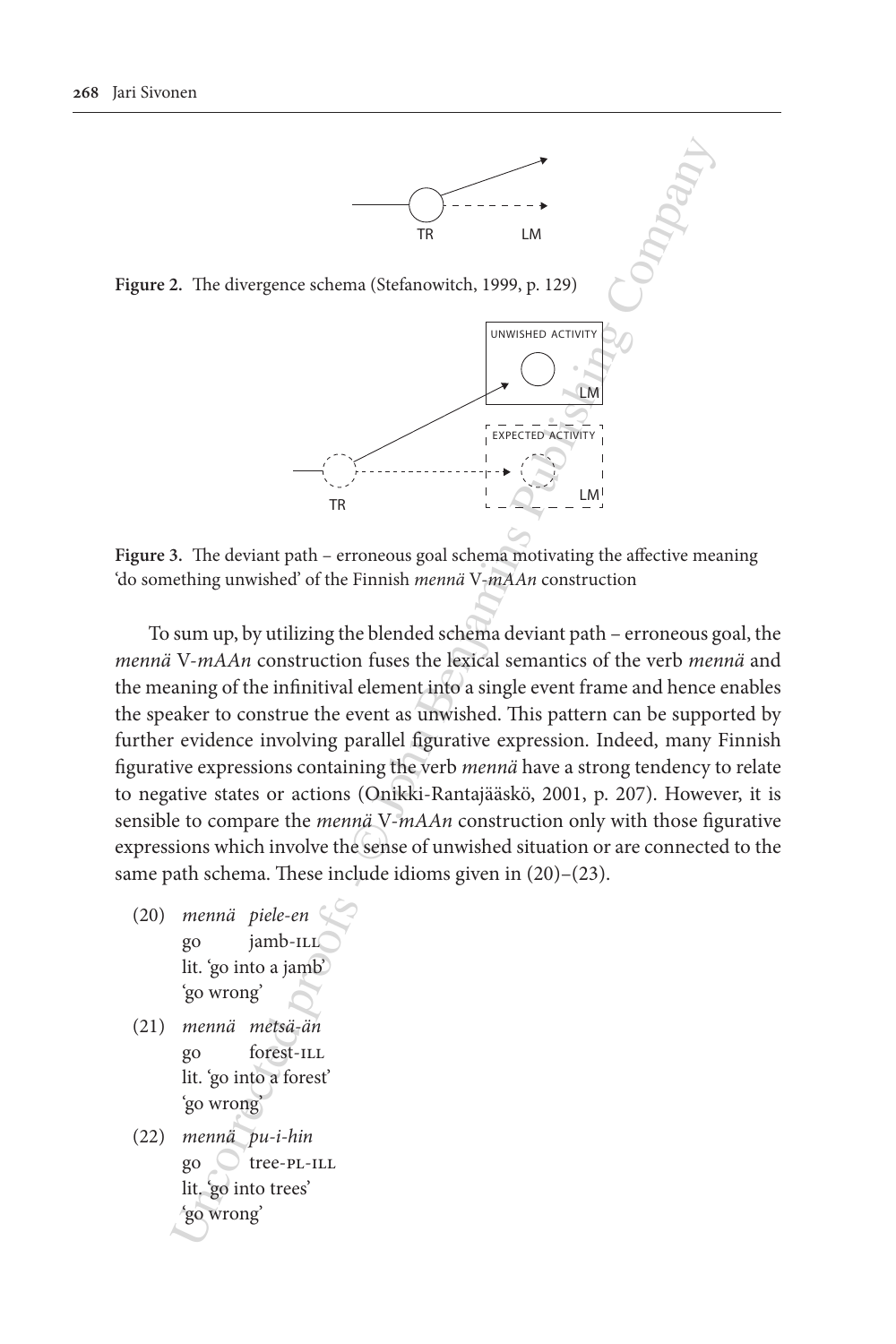(23) *mennä päin sein-i-ä* gotowards wall-pl-ptv lit. 'go towards walls' 'go wrong'

All the examples (20)–(23) convey roughly the meaning 'go wrong' or 'fail', but how this is metaphorically constructed varies. The literal content of the expression in (20) is 'go into a jamb'. The meaning 'go wrong' begins to make sense when the literal content of the expression is compared with objective motion where the trajector does not follow the anticipated path through the entranceway (e.g. doorway, window opening) but instead deviates from it and hits the jamb. Naturally, this is quite an unwished ending point. In example (21) the forest represents an erroneous goal when compared with canonical moving along a conventional forest path (road, way, trail, etc.). Also in example (22) it is understandable how the trees can be conceived of as an unwished ending point of (human) movement. Example (23), for its part, illustrates that in order to create the meaning of unwished outcome the trajector does not need to enter the erroneous destination: it is enough just to deviate from the anticipated path and proceed towards  $i[\nabla]$ 

memai paim sein-i-a<br>go towards wall-P1-PrV<br>go towards wall-P1-PrV<br>go towards wall-P1-PrV<br>is is not<br>examples (20)-(23) convey roughly the meaning 'go worong' or "<br>is in smotted proofs". The litted control of the<br>going is g The metaphorical thinking behind examples (20)–(23) utilizes the same pattern as the *mennä* V-*mAAn* construction: the trajector's deviation from the expected path and ending up in an erroneous destination provide a motivation for expressions of unwished event. To be precise, the activity is unwished in relation to the advisable event in a way analogous to that in which a deviation from a correct path and entering a false goal differentiates from motion along a suitable path in the right destination. This semantic pattern is by no means peculiar to Finnish. Indeed, in English for example, expressions such as *Mary got distracted from her goal* and *I would have made it if I had not strayed off the path* seem to be instances of the very same schema. These kinds of findings provide further evidence for the proposed conceptualization model, because when similar figurative expressions appear across languages they are likely to be motivated by a broader pattern of metaphorical structuring (see Sweetser, 1990, pp. 9, 91).

However, not all non-motional usages of the verb *mennä* have a negative connotation and some of these positive idioms are connected to the path schema as well. Consider examples (24) and (25).

(24) *mennä oikea-an osoittee-seen* go correct-ill address-ill lit. 'go into correct address' 'turn out as hoped'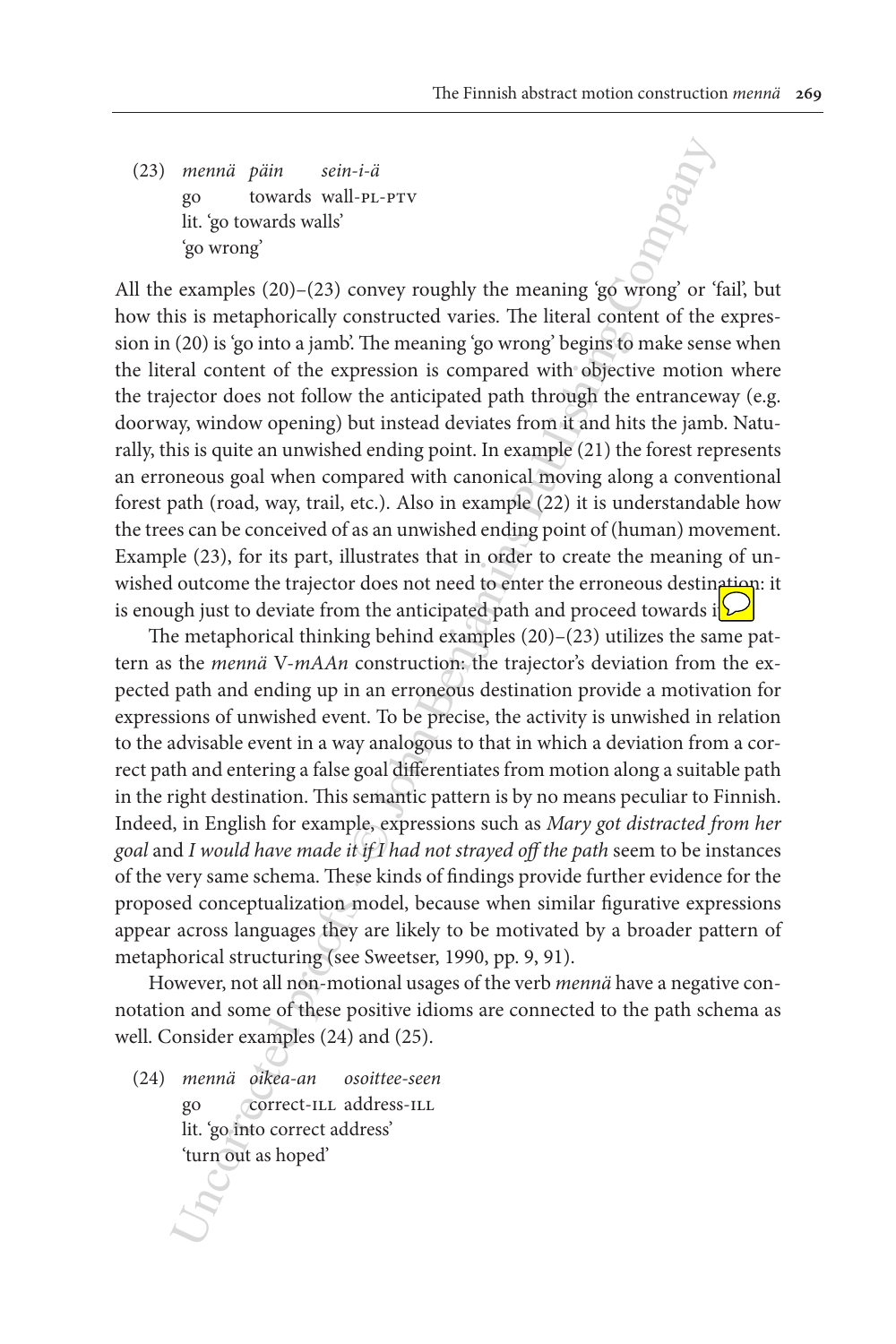(25) *Tentti men-i läpi*. exam.NOM go-PST.3sG through lit. 'The exam went through.' 'The exam was passed.'

The difference from the previous cases with a negative meaning (20)–(23) is that here the anticipated destination is or can be reached. In example (24) the fact that the expected destination is reached is clearly evident from the idiom's literal meaning 'go into correct address'. In example (25) the adverb *läpi* 'through' implies a conceptualization pattern where a (fictive) path is blocked by an obstacle (the exam). Passing the exam is metaphorically expressed as abstract motion through the implicit blockade. Here the destination is not mentioned but it nevertheless exists, since after the passing of the blockade it is possible to continue the abstract motion (studying) towards it (for example, an academic degree).

Tentii men-i läpi.<br>
Ceann.Noot go-rs:1.3sc through<br>
if: The exam wear hronghi.<br>
The exam was passed.<br>
The exam was passed.<br>
The exam was passed.<br>
The exam was passed.<br>
There is the rest in the rest of the rest information To sum up, when there is no deviation from the projected path and the anticipated destination is reached, the meaning of the figurative *mennä* path expression is positive. In more general terms, path idioms seem to be motivated by metaphors where a DEVIATION FROM THE PATH IS UNWISHED and MOTION ALONG an expected path is advisable. It can be argued that these patterns have their roots in our everyday experiences. As Sweetser (1990, pp. 29–30) points out, prototypical physical events motivate metaphorical language. For example, when liquid is poured into a container (e.g. a glass or cup) the surface will rise, or a pile of objects gets higher as more objects are added to it, and experiences of such phenomena motivate the metaphor more is up (e.g. *high price*). Correspondingly, our fundamental experiences of moving along different passages and through doorways, etc. enable us to use the figurative expressions described above. Empirical psycholinguistic tests have even suggested that understanding figurative expressions may include simulation processes of corresponding literal sense (Gibbs, 2007, p. 16). However, this is not to say that our experiences of hitting a jamb or departing from a trail should have something objectively in common with experiences of an unwished activity or event (one being concrete whereas the other is more abstract). Instead, as Sweetser (1990, pp. 59–60) suggests, these experiences share a limited amount of common structure, an image-schematic pattern which enables the metaphorical mappings.

It can be concluded that the Finnish language utilizes a metaphor where a change into an inferior situation can be conceived of as abstract motion where the trajector deviates from the projected path and, in most cases, ends up in the erroneous destination. This image-schematic pattern explains why the verb *mennä*, which expresses motion 'into something', is often associated with a negatively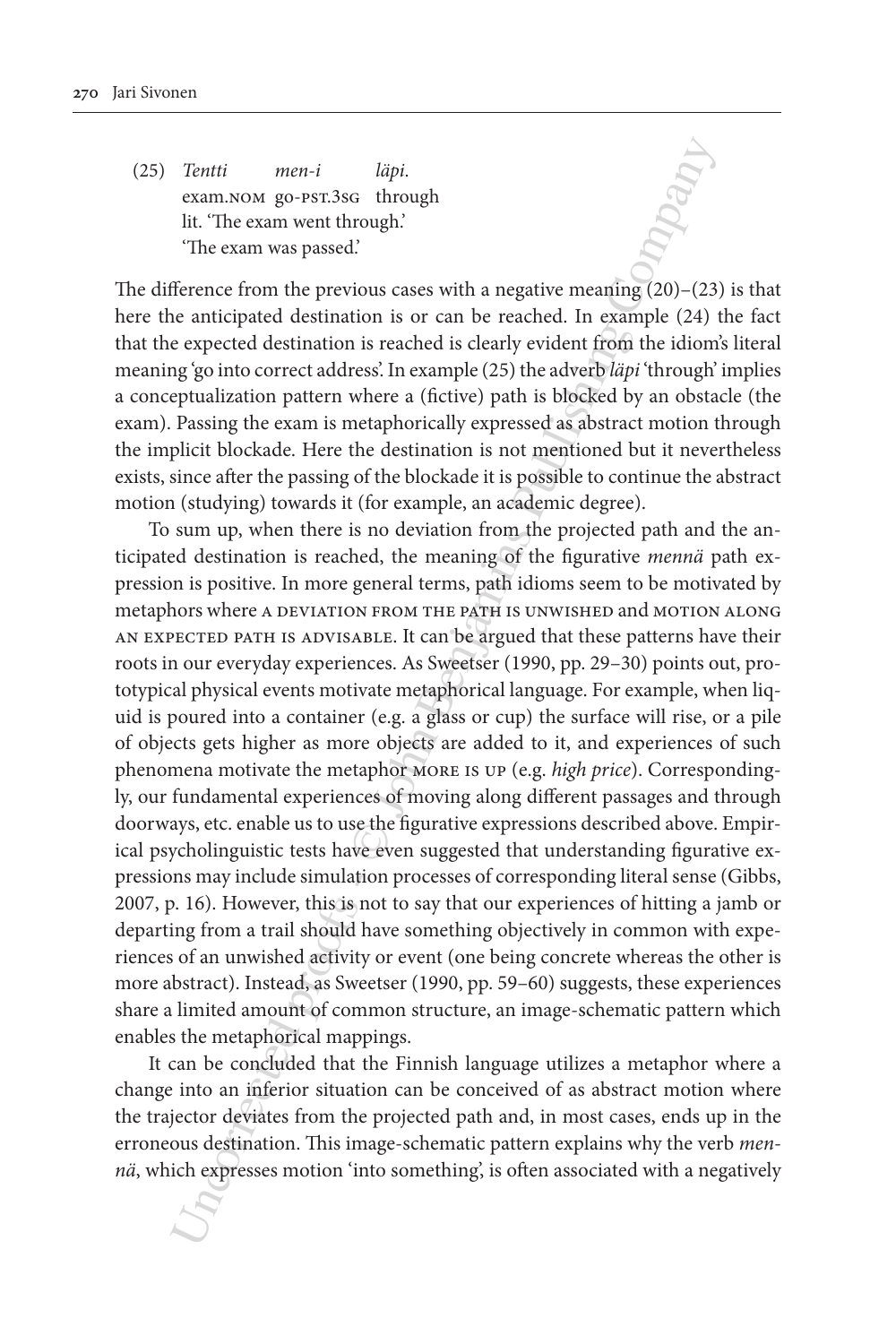evaluated state of affairs. In this light, the *mennä* V-*mAAn* construction is not an unexplainable exception but an example of a more general conceptualization pattern.

#### **8. Conclusions**

ted state of affairs. In this light, the *mema* V-*mAAn* construction<br>xplainable exception but an example of a more general consequentary<br>nodusions<br>increases and<br>cost of the proof of the company of the company of the v-mA This paper has addressed the usage, development and motivation of the Finnish *mennä* V-*mAAn* construction which, regardless of its motion verb *mennä* 'go', does not express movement but highlights the speaker's negative feelings. It has been shown that several lexical and syntactic factors can be used for disambiguating the affective abstract sense from the literal meaning of concrete motion, but in some cases only a larger context triggers the non-motional sense. The analysis illustrates that the meaning of a grammatical structure which may look arbitrary at first glance can be motivated, in this case through an elaboration of a particular path schema, deviant path – erroneous goal. The *mennä* V-*mAAn* construction designates abstract motion where the trajector is conceived of as deviating from its projected path and ending up in an erroneous destination, and this constitutes a contrast with the desired course of events. This novel conceptualization pattern, which has escaped earlier studies, motivates the presence of the construction's lexical (the motion verb) and grammatical (the illative case of the infinitival complement) constituents, as well as its negatively evaluating meaning 'do something unwished'.

The use of figurative expressions containing motion elements (e.g. verbs of motion, dynamic case affixes, adpositions) in language reflects our general tendency to conceptualize abstract and complicated states of affairs metaphorically as motion and, in Talmy's (2000, p. 101) terms, our cognitive bias towards dynamism. In addition, these kinds of findings support the idea that linguistic structures are often motivated by general cognitive processes, such as metaphor (e.g. change is motion). This brings about a rather obvious but still noteworthy observation, which concerns the importance of the analysis of the linguistic coding of motion. As Langacker (1987, p. 166) puts it: "The motion of the physical object through space is fundamental to our experience, so an explicit analysis of its conceptualization is important for linguistic semantics." Indeed, the Finnish *mennä* V-*mAAn* construction, though conveying a rather sophisticated form of motion, gives support to this statement.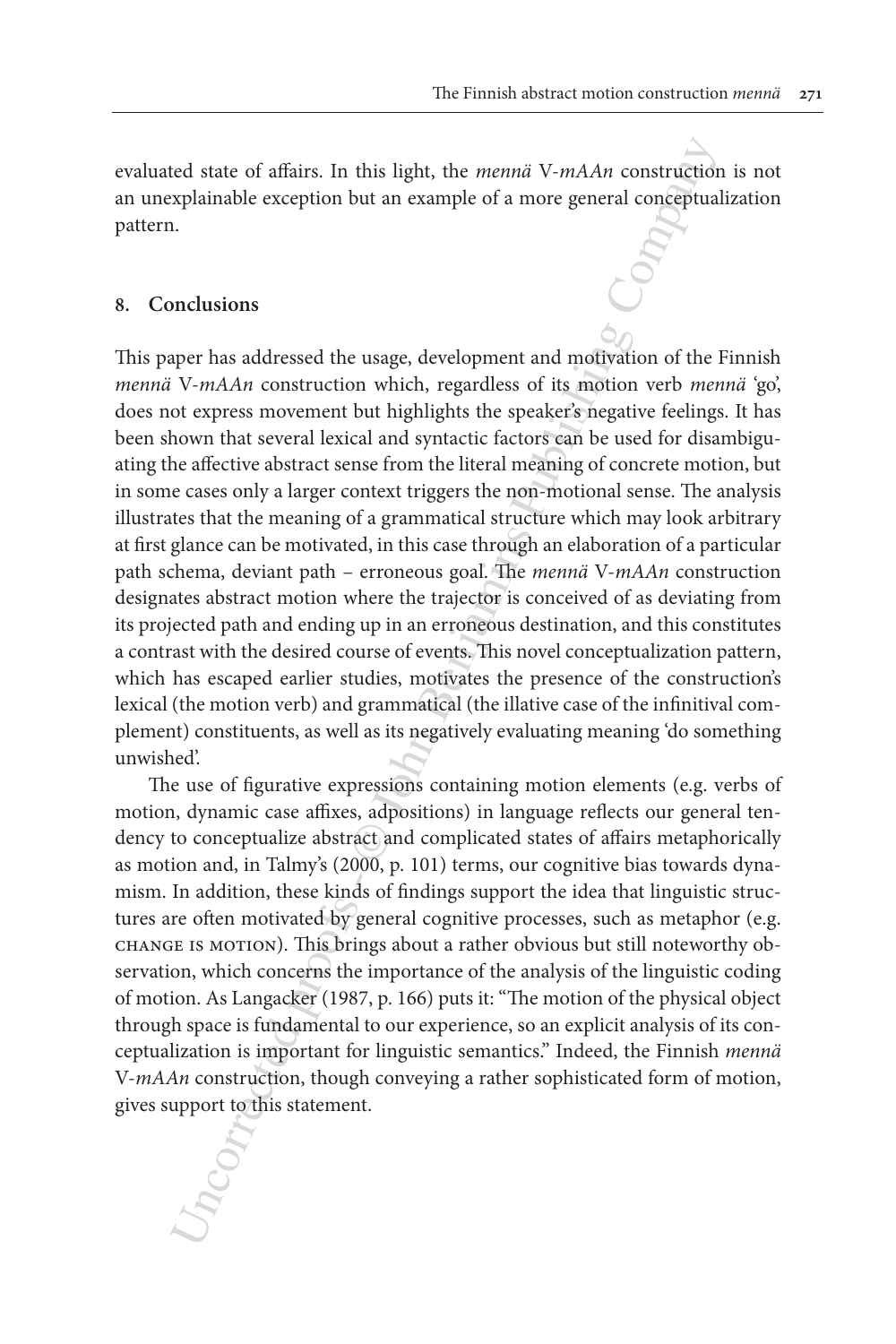## **References**

- Besnier, N. (1990). Language and affect. *Annual Review of Anthropology*, 19, 419–451. doi:[10.1146/annurev.an.19.100190.002223](http://dx.doi.org/10.1146/annurev.an.19.100190.002223)
- Busse, U. (2002). *Linguistic variation in the Shakespeare corpus: Morpho-syntactic variability of second person pronouns*. Amsterdam: John Benjamins. doi:10.1075/pbns.106
- Cuyckens, H., & Zawada, B. (2001). Introduction. In H. Cuyckens & B. Zawada (Eds.), *Polysemy in cognitive linguistics* (pp. ix–xxvii). Amsterdam: John Benjamins. doi:[10.1075/cilt.177.02cuy](http://dx.doi.org/10.1075/cilt.177.02cuy)
- Croft, W. (2003). Lexical rules vs. constructions: A false dichotomy. In H. Cuyckens, T. Berg, R. Dirven, & K.-U. Panther (Eds.), *Motivation in language: Studies in honor of Günter Radden* (pp. 49–68). Amsterdam: John Benjamins. doi:10.1075/cilt.243.07cro
- DeLancey, S. (2001). The mirative and evidentiality. *Journal of Pragmatics*, 33, 369–382. doi:[10.1016/S0378-2166\(01\)80001-1](http://dx.doi.org/10.1016/S0378-2166(01)80001-1)
- Evans, V. (2007). *A glossary of cognitive linguistics*. Salt Lake City: The University of Utah Press.
- Gibbs, R.W. (2007). Why cognitive linguists should care more about empirical methods. In M. Gonzalez-Marquez, I. Mittelberg, S. Coulson, & M.J. Spivey (Eds.), *Methods in cognitive linguistics* (pp. 2–18). Amsterdam: John Benjamins. doi:10.1075/hcp.18.06gib
- Givón, T. (1973). The time-axis phenomenon. *Language*, 49, 890–925. doi:10.2307/412067
- Goldberg, A. E. (1995). *Constructions: A construction grammar approach to argument structure*. Chicago: The University of Chicago Press.
- Goldberg, A. E. (2006). *Constructions at work: The nature of generalization in language*. New York: Oxford University Press.
- Heine, B., Claudi, U., & Hünnemeyer, F. (1991). *Grammaticalization: A conceptual framework*. Chicago: University of Chicago Press.
- **EVALUAT CONSTRANT CONSTRANT CONSTRANT CONSTRANT (2003)**. In the Solic CAMBON CONSTRANT CONSTRANT CONSTRANT CONSTRANT CONSTRANT CONSTRANT CONSTRANT CONSTRANT CONSTRANT CONSTRANT CONSTRANT CONSTRANT CONSTRANT CONSTRANT CONS Huumo, T., & Ojutkangas, K. (2006). An introduction to Finnish spatial relations: Local cases and adpositions. In M.-L. Helasvuo & L. Campbell (Eds.), *Grammar from the human perspective: Case, space and person in Finnish* (pp. 11–20). Amsterdam: John Benjamins. doi:[10.1075/cilt.277.04huu](http://dx.doi.org/10.1075/cilt.277.04huu)
- Huumo, T., & Sivonen, J. (2010). Conceptualizing change as deictic abstract motion: Metaphorical and grammatical uses of 'come' and 'go' in Finnish. In F. Parrill, V. Tobin, & M. Turner (Eds.), *Meaning, form, & body* (pp. 118–128). Stanford: CSLI.
- ISK = A. Hakulinen, M. Vilkuna, R. Korhonen, V. Koivisto, T.R. Heinonen, & I. Alho. (2004). *Iso suomen kielioppi* [A comprehensive Finnish grammar]. Helsinki: Suomalaisen Kirjallisuuden Seura.
- Johnson, M. (1987). *The body in the mind: The bodily basis of meaning, imagination, and reason*. Chicago: University of Chicago Press.
- Kiuru, S. (1977). *Suomen kielen kieltohakuiset verbit: Murreaineistoon perustuva syntaktissemanttinen tutkimus* [The negative polarity verbs of Finnish. A syntacto-semantic study based on dialectal data]. Helsinki: Suomalaisen Kirjallisuuden Seura.
- Kövecses, Z. (2002). *Metaphor: A practical introduction*. Oxford: Oxford University Press.
- Kövecses, Z. (2006). *Language, mind, and culture: A practical introduction*. Oxford: Oxford University Press.
- Lakoff, G. (1987). *Woman, fire, and dangerous things: What categories reveal about the mind*. Chicago: The University of Chicago Press. doi:[10.7208/chicago/9780226471013.001.0001](http://dx.doi.org/10.7208/chicago/9780226471013.001.0001)
- Lakoff, G., & Johnson, M. (1980). *Metaphors we live by*. Chicago: The University of Chicago Press.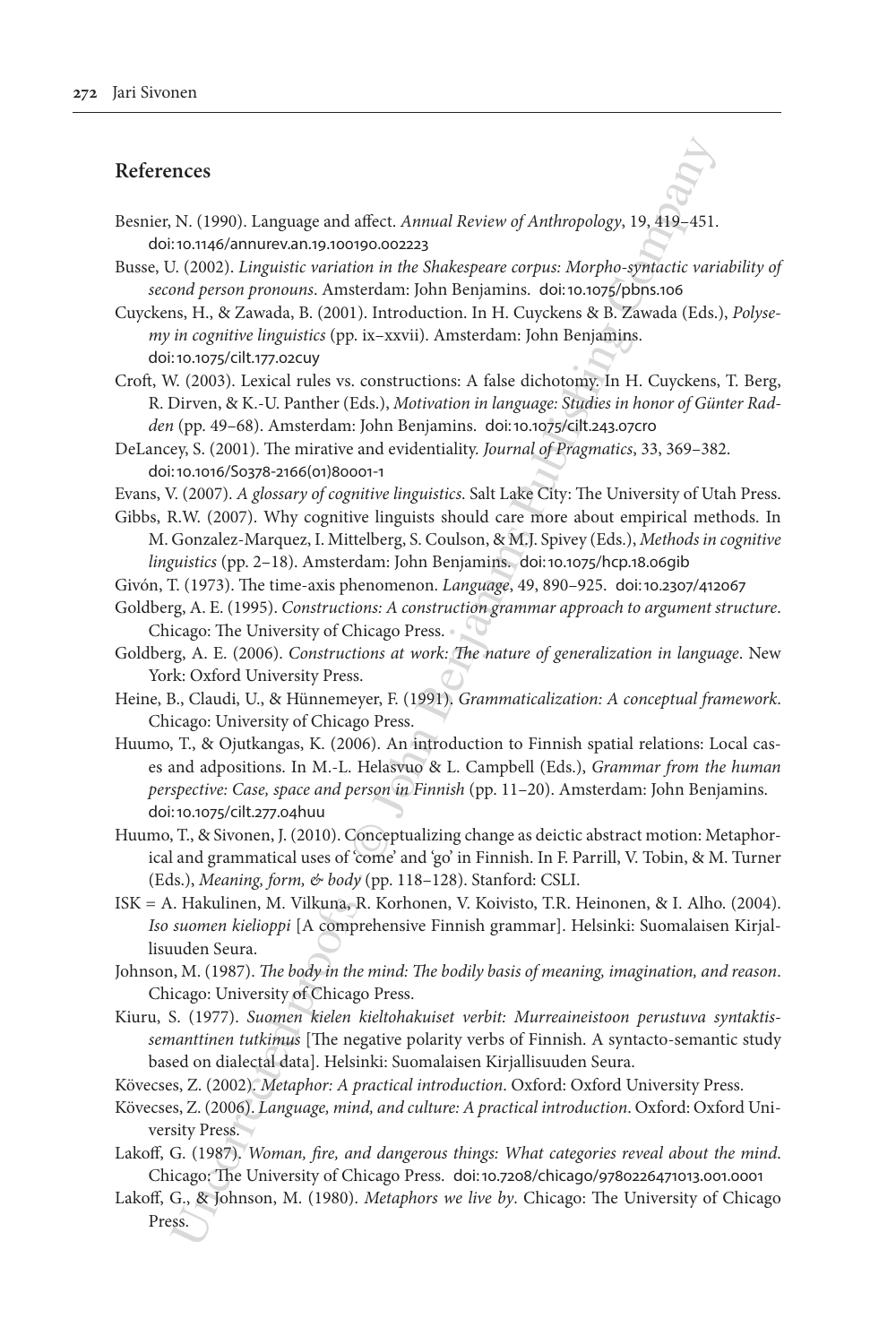- Langacker, R.W. (1987). *Foundations of cognitive grammar I: Theoretical prerequisites*. Stanford: Stanford University Press.
- Langacker, R.W. (1990). *Concept, image and symbol: The cognitive basis of grammar*. Berlin: Mouton de Gruyter.
- Langacker, R.W. (2008). *Cognitive grammar: A basic introduction*. Oxford: Oxford University Press. doi:[10.1093/acprof:oso/9780195331967.001.0001](http://dx.doi.org/10.1093/acprof:oso/9780195331967.001.0001)
- Larjavaara, M. (1990). *Suomen deiksis* [Finnish deixis]. Helsinki: Suomalaisen Kirjallisuuden Seura.
- Louw, B. (1993). Irony in the text or insincerity in the writer?: The diagnostic potential of semantic prosodies. In M. Baker, G. Francis, & E. Tognini-Bonelli (Eds.), *Text and technology: In honour of John Sinclair* (pp. 157–176). Amsterdam: John Benjamins. doi:[10.1075/z.64.11lou](http://dx.doi.org/10.1075/z.64.11lou)
- Onikki-Rantajääskö, T. (2001). *Sarjoja: Nykysuomen paikallissijaiset olotilanilmaukset kielen analogisuuden ilmentäjinä* [Patterns and analogy: A case study of state-denoting local case constructions in Modern Finnish]. Helsinki: Suomalaisen Kirjallisuuden Seura.
- Panther, K.-U., & Radden, G. (2011). Introduction: Reflections on motivation revisited. In K.-U. Panther & G. Radden (Eds.), *Motivation in grammar and the lexicon* (pp. 1–26). Amsterdam: John Benjamins. doi:10.1075/hcp.27.02pan
- Radden, G., & Panther, K.-U. (2004). Introduction: Reflections on motivation. In G. Radden & K.-U. Panther (Eds.), *Studies in linguistic motivation* (pp. 1–46). Berlin: Mouton de Gruyter.
- Sivonen, J. (2010). Lexicalizing indirect path: Focus on Finnish motion verbs. In E. Tabakowska, M. Choiński, & Ł. Wiraszka (Eds.), *Cognitive linguistics in action: From theory to application and back* (pp. 241–272). Berlin: Mouton de Gruyter.
- Slobin, D. I. (2004). The many ways to search for a frog: Linguistic typology and the expression of motion events. In S. Strömqvist & L. Verhoeven (Eds.), *Relating events in narrative. Vol. 2: Typological and contextual perspectives* (pp. 219–257). Mahwah: Lawrence Erlbaum.
- eer, R.W. (1987). Foundations of cognitive grammar *E*: Theoretical prerequigites:<br>
nence Luncorestiy Press.<br>
nence Luncorested proofs and symbol: The cognitive basis of grammar<br>
networks Corrected proofs and symbol: The Stefanowitsch, A. (1999). The *go-and-verb* construction in a cross-linguistic perspective: Imageschema blending and the construal of events. In D. Nordquist & C. Berkenfield (Eds.), *Proceedings of the second annual high desert linguistics society conference, Albuquerque, NM* (pp. 123–134). Albuquerque, NM: High Desert Linguistics Society.
- Stefanowitsch, A. (2013). Variation and change in English path verbs and constructions: Usage patterns and conceptual structure. In J. Goschler & A. Stefanowitsch (Eds.), *Variation and change in the encoding of motion events* (pp. 223–244). Amsterdam: John Benjamins. doi:10.1075/hcp.41.10ste
- Svorou, S. (1994). *The grammar of space*. Amsterdam: John Benjamins. doi:[10.1075/tsl.25](http://dx.doi.org/10.1075/tsl.25)
- Sweetser, E. (1990). *From etymology to pragmatics: Metaphorical and cultural aspects of semantic structure*. Cambridge: Cambridge University Press. doi:[10.1017/CBO9780511620904](http://dx.doi.org/10.1017/CBO9780511620904)
- Talmy, L. (1975). Semantics and syntax of motion. In J.P. Kimball (Ed.) *Syntax and semantics 4* (pp. 181–238). New York: Academic Press.
- Talmy, L. (2000). *Toward a cognitive semantics. Volume I: Concept structuring systems*. Cambridge: The MIT Press.
- Wulff, S. (2006). *Go*-V vs. *go-and*-V in English: A case of constructional synonymy? In S.T. Gries & A. Stefanowitsch (Eds.), *Corpora in cognitive linguistics: Corpus-based approaches to syntax and lexis* (pp. 101–125). Berlin: Mouton de Gruyter.
- Ylikoski, J. (2003). Defining non-finites: Action nominals, converbs and infinitives. *SKY Journal of Linguistics*, 16, 185–237.